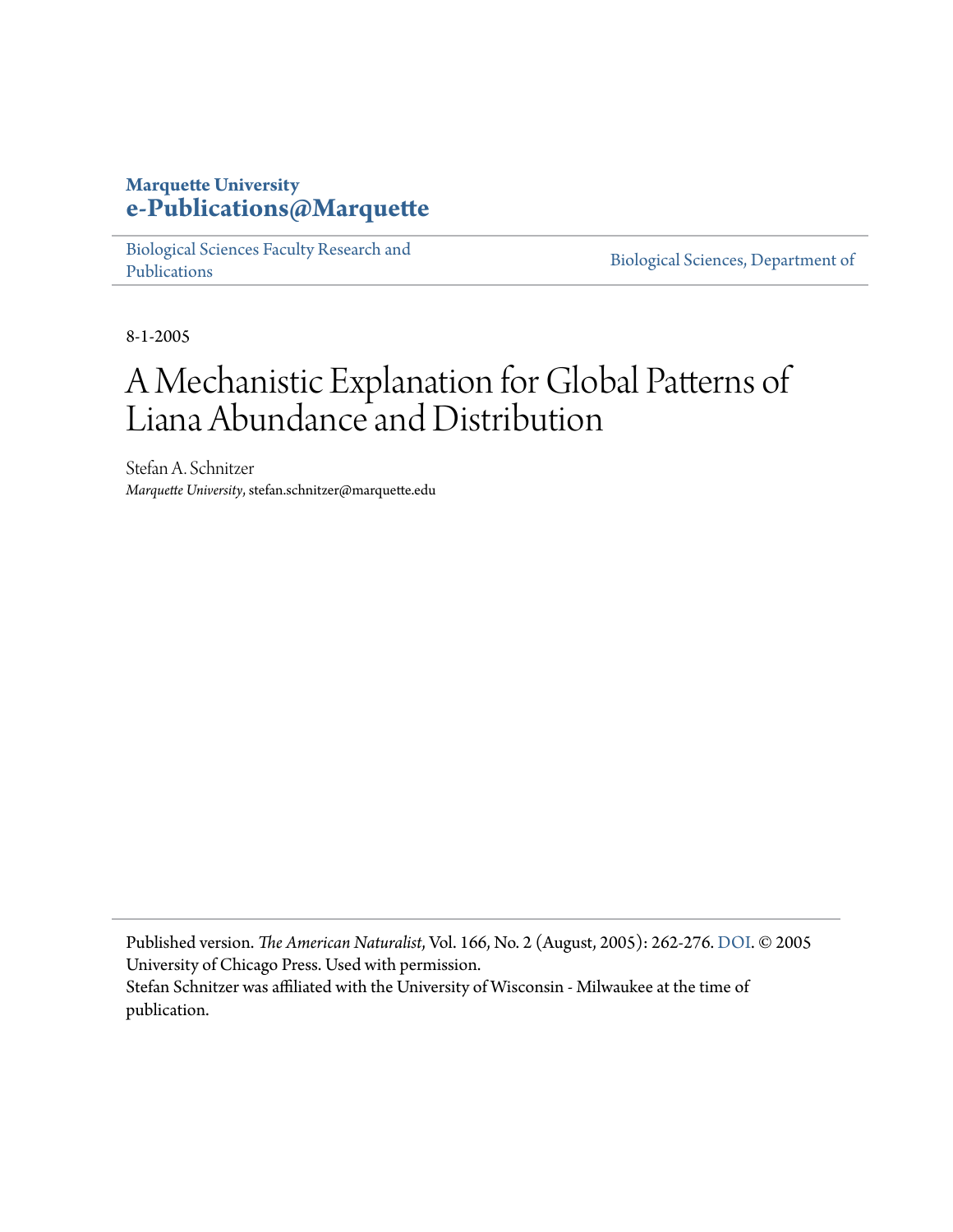## **A Mechanistic Explanation for Global Patterns of Liana Abundance and Distribution**

**Stefan A. Schnitzer**\*

Department of Biological Sciences, University of Wisconsin– Milwaukee, Milwaukee, Wisconsin 53211

*Submitted November 9, 2004; Accepted March 23, 2005; Electronically published May 16, 2005*

abstract: One of the main goals in ecology is determining the mechanisms that control the abundance and distribution of organisms. Using data from 69 tropical forests worldwide, I demonstrate that liana (woody vine) abundance is correlated negatively with mean annual precipitation and positively with seasonality, a pattern precisely the opposite of most other plant types. I propose a general mechanistic hypothesis integrating both ecological and ecophysiological approaches to explain this pattern. Specifically, the deep root and efficient vascular systems of lianas enable them to suffer less water stress during seasonal droughts while many competitors are dormant, giving lianas a competitive advantage during the dry season. Testing this hypothesis in central Panama, I found that lianas grew approximately seven times more in height than did trees during the dry season but only twice as much during the wet season. Over time, this dry season advantage may allow lianas to increase in abundance in seasonal forests. In aseasonal wet forests, however, lianas gain no such advantage because competing plants are rarely limited by water. I extend this theory to account for the local, within-forest increase in liana abundance in response to disturbance as well as the conspicuous decrease in liana abundance at high latitudes.

*Keywords:* climbers, latitudinal gradient, lianas, plant distribution, seasonality, tropical forests.

Documenting patterns of the abundance and distribution of organisms and developing theories to explain these patterns are central to the study of ecology. Some large-scale ecological patterns, such as the increase in biological diversity with decreasing latitude, are extremely well documented (reviewed by Willig et al. 2003). Other patterns, however, such as the increase in the abundance of most organisms throughout the tropics with annual rainfall, are equally intriguing but have received less attention (Gentry 1982, 1995; Clinebell et al. 1995). In both cases, the mechanisms responsible for these large-scale patterns remain elusive. Comprehensive explanations for patterns of species abundance at various spatial scales require theories that incorporate mechanisms that operate over these spatial scales. Development of these theories, however, may require the integration of multiple disciplines, which may provide a better explanation for the abundance and distribution of organisms than any single approach.

Because mechanistic explanations for the abundance and distribution of most organisms have proven difficult to develop, an alternative approach is to focus on exceptional groups of species whose patterns of abundance and distribution deviate from other groups. Determining the mechanisms that control the exceptional distribution of some groups of species may help explain the more common distribution patterns. For example, in tropical forests, the density of most vascular plant groups (e.g., trees, palms, herbs, and epiphytes) increases with increasing precipitation (Gentry 1982, 1995; Clinebell et al. 1995; Dattaraja and Sukumar 2004). In contrast, the abundance of lianas (woody vines), a key component of most tropical forests (Schnitzer and Bongers 2002; Pérez-Salicrup et al. 2004), may be invariable or even vary negatively with annual precipitation. Gentry (1991, 1995) speculated that lianas vary more with the seasonality of rainfall, peaking in tropical moist forests with a strong seasonal drought but moderate rainfall compared with tropical wet and dry forests. If Gentry's speculations are correct, the mechanisms that control the abundance of lianas likely differ from those of other plant types. These mechanisms, however, remain poorly understood.

In addition to using lianas as a means to understanding the distribution of other growth forms, providing a mechanistic explanation for the abundance of lianas themselves is essential for a basic understanding of the ecology of tropical forests (Putz and Mooney 1991; Schnitzer and Bongers 2002; Pérez-Salicrup et al. 2004). Lianas are extremely abundant in and add considerably to the architectural complexity of most tropical forests, constituting

<sup>\*</sup> E-mail: schnitze@uwm.edu.

Am. Nat. 2005. Vol. 166, pp. 262-276. © 2005 by The University of Chicago. 0003-0147/2005/16602-40731\$15.00. All rights reserved.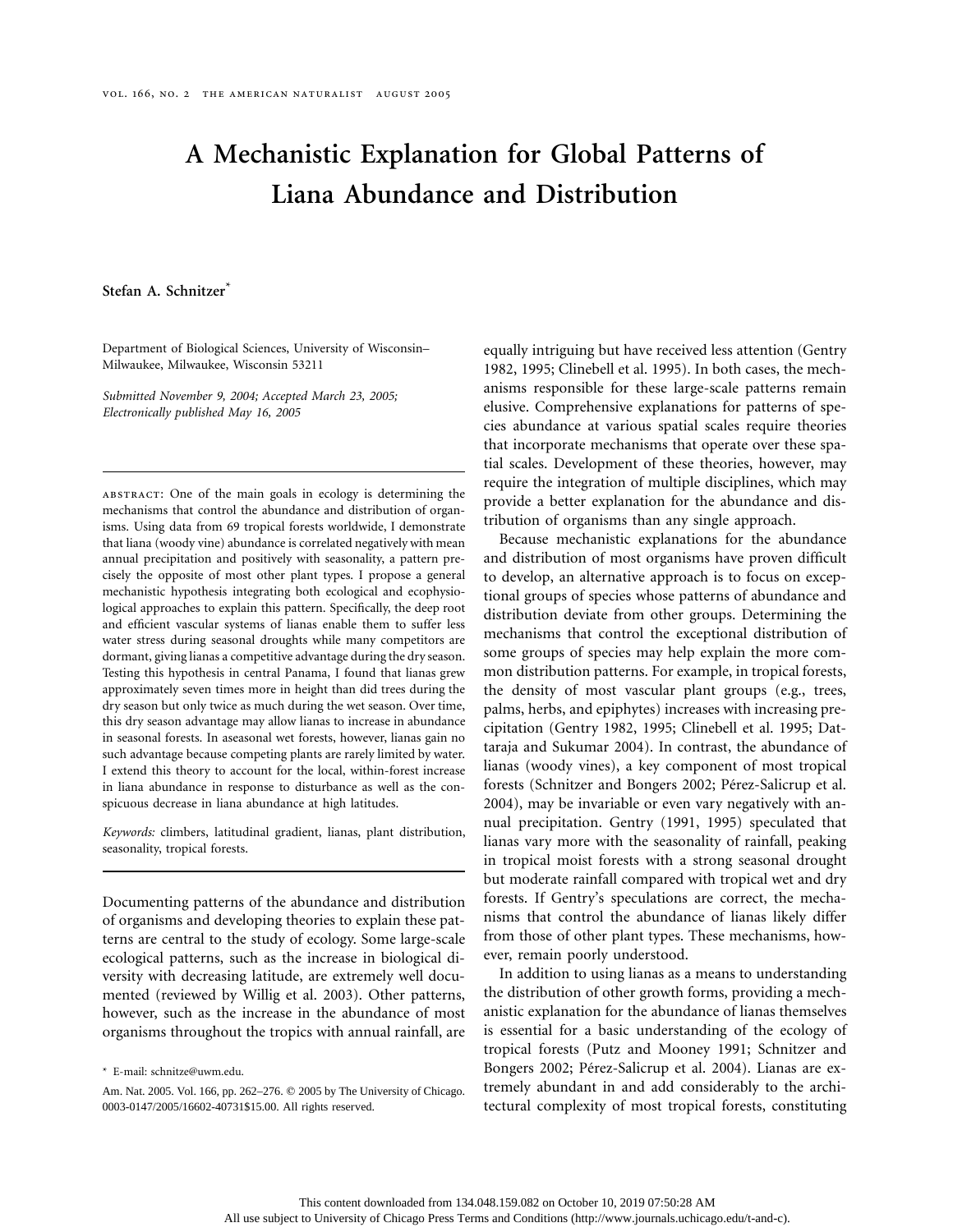between 10% and 45% of the woody individuals and ranking second in biomass only to trees (Putz 1983; Gentry 1991; DeWalt and Chave 2004). Lianas also have a large impact on many forest processes by reducing tree growth and fecundity, suppressing gap phase regeneration, and altering whole-forest carbon sequestration and water budgets (Putz 1984; Stevens 1987; Schnitzer and Carson 2000, 2001; Schnitzer et al. 2000, 2004; Laurance et al. 2001; Pérez-Salicrup 2001; Andrade et al., forthcoming). Furthermore, lianas may be increasing in abundance throughout the Neotropics (Phillips et al. 2002; Wright et al. 2004), a phenomenon that could have significant implications for the regeneration and dynamics of tropical forests. Because lianas can effectively displace trees when found in high densities (e.g., Schnitzer et al. 2000; Laurance et al. 2001), the increase in liana abundance may further reduce tree growth and alter tree species composition, thus fundamentally changing the physiognomy of these forests and reducing the capacity of forests to sequester atmospheric carbon (Putz 1984; Schnitzer et al. 2000; Phillips et al. 2002; Schnitzer and Bongers 2002). Determining the mechanisms responsible for the proliferation of lianas is therefore critical for predicting the impacts of lianas on forests as climatic factors and land use practices continue to change.

In this study, I use two independent data sets that vary in spatial scale to determine the biogeographical patterns of liana abundance with respect to mean annual precipitation and seasonality of rainfall. After establishing these patterns, I then propose a simple and general theory based on the combination of ecological and ecophysiological principles to explain the predominant mechanism responsible for the pantropical patterns of liana abundance. I support this theory with several distinct lines of empirical evidence from both novel data and previously published studies. This theory also provides the framework in which to describe the mechanisms that control liana abundance at a local scale (the clumped distribution of lianas within a forest; Putz 1984; Pérez-Salicrup et al. 2001; Schnitzer et al. 2000) and the sharp decrease in liana abundance with increasing latitude (Gentry 1982, 1991; Ewers et al. 1991).

#### **Testing the Patterns of Liana Abundance**

I examined the abundance of lianas with respect to forest seasonality and total annual rainfall at both the regional and pantropical scales. At the regional scale, I censused the number of liana stems in three lowland forests  $\left( < 200 \right)$ m elevation) along a strong rainfall and seasonality gradient across the relatively narrow (55 km) isthmus of Panama. In each forest, I quantified the number and basal area (measured 130 cm from the roots) of all free-standing

and climbing lianas  $\geq 0.2$  cm in diameter that were rooted in randomly selected replicated plots located in intact forest. I included only independently growing stems that were not connected aboveground to any other stem in the census (apparent genets; sensu Mascaro et al. 2004).

The forests included Fort Sherman (9°21'N, 79°57'W), a tropical wet forest; Barro Colorado Island (BCI), Panama (9°9'N, 79°50'W), a seasonally deciduous tropical moist forest; and Cocoli (8°58'N, 79°34'W), a tropical dry forest (classified using the Holdridge system of forest classification; Holdridge 1967). The seasonality and mean annual rainfall of each forest was estimated using data that have been collected monthly for >20 years at or near each site by the Meteorology and Hydrology Branch, Panama Canal Authority, Republic of Panama. Fort Sherman is located on the Atlantic coast of Panama and receives  $>3,000$  mm mean annual rainfall (on the basis of 94 years of data). The tropical moist forest of BCI is located in central Panama and receives approximately 2,600 mm mean annual rainfall (72 years of data). Cocoli is located on the Pacific side of Panama and receives approximately 1,750 mm mean annual rainfall (20 years of data; see also Condit et al. 2000). Each of these forests experiences a seasonal reduction in rainfall (dry season), which commonly lasts 3– 4 months from mid-December through mid-April (Leigh 1999; Condit et al. 2000, 2004). Of the three forests, Fort Sherman has the least severe dry season, which lasts approximately 106 days. The dry season is longer on BCI, lasting approximately 118 days, and BCI receives around 10% less rain during the dry season than Fort Sherman over a comparable period of time. Cocoli has the longest and most severe dry season, which is approximately 129 days long, and Cocoli receives approximately half as much dry season rainfall as BCI over a comparable period (Condit et al. 2004). Concordant with the severity of the dry season, the leaf density of the canopy declines by approximately 3%, 10%, and 19% during the dry season relative to the wet season at Fort Sherman, BCI, and Cocoli, respectively (Condit et al. 2000). There is some overlap in tree species among the sites; however, the percentage of canopy species that are deciduous differs substantially, with 14%, 28%, and 41% of the species being seasonally deciduous at Fort Sherman, BCI, and Cocoli, respectively (Condit et al. 2000).

Apart from differences in rainfall, other important climatic conditions are similar in all three forests. Each forest is mostly evergreen, and each experiences mean monthly temperatures of around 27°C throughout the year, typical of lowland tropical forest (Condit et al. 2000, 2004). The forests have somewhat different histories, with the BCI forest being the oldest and Cocoli the youngest. The BCI forest used in this study was actually a mix of old growth ( $>500$  years) located on BCI and mature secondary forest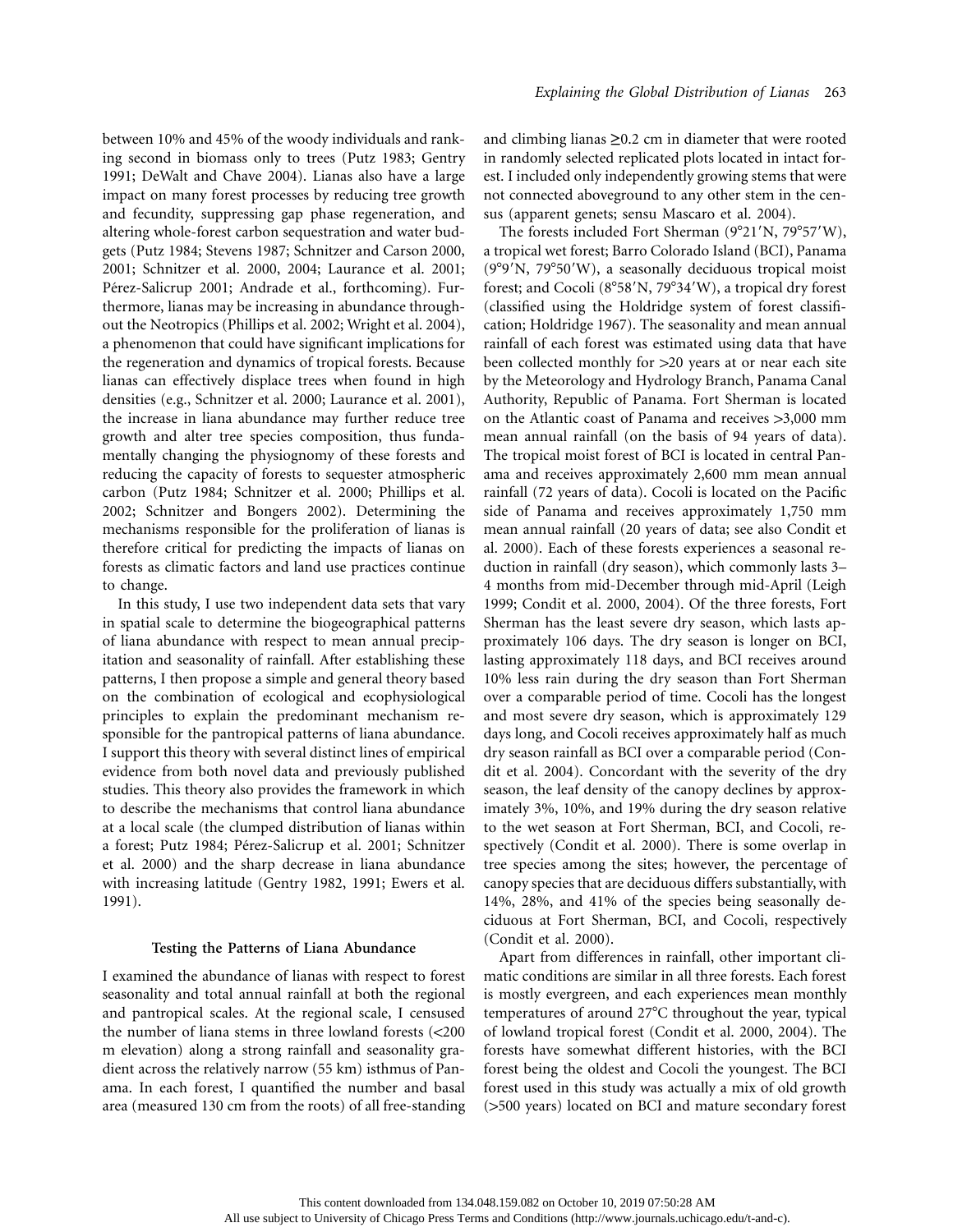located on an adjacent mainland peninsula (Gigante Peninsula; described in Leigh 1999). The census plots in these two forests did not differ in liana abundance (3,521  $\pm$ 796 ha<sup>-1</sup> vs. 3,873  $\pm$  449 ha<sup>-1</sup>), and thus the data were combined. The Fort Sherman forest appeared to have been free of severe disturbance for  $>200$  years and has many large, slow-growing trees (Condit et al. 2004). The Cocoli forest is somewhat younger, estimated to be mature secondary forest around 120 years old (Condit et al. 2004). Although the abundance of lianas may be higher in very young secondary forests (<40 years old), in Panama, forests older than 70 years do not appear to differ in liana abundance and diversity from forests ~100 and >500 years old (DeWalt et al. 2000), and thus forest age was probably not an important factor in this study. Replication within each forest consisted of eight and nine randomly selected  $10 \times 10$ -m plots (100 m<sup>2</sup>) at Cocoli and Fort Sherman, respectively, and 16 plots that were  $24 \times 36$  m (864 m<sup>2</sup>) on BCI (eight) and Gigante Peninsula (eight). Although plot size and number differed among the sites, each site was censused at approximately the same time using identical methodologies.

To ascertain whether the patterns of liana abundance across the isthmus of Panama were consistent with patterns at the pantropical scale, I used a database that consisted of all lianas, trees, and shrubs  $\geq$  2.5 cm diameter in 0.1-ha plots from lowland tropical forests around the world (data collected by A. H. Gentry and summarized in Phillips and Miller 2002). The main advantages of using the Gentry data set are that it is well replicated and that the methodology was consistent among the sites, ensuring valid among-site comparisons. I restricted this data set to forests that were classified as tropical lowland dry, moist, or wet forests (on the basis of Holdridge 1967), had ≥500 mm of rainfall annually, and were ≤1,000 m above sea level (sensu Dirzo 2001). Thus, I omitted forests that were classified as subtropical, montane, and premontane to reduce confounding the differences in latitude, elevation, and temperature among the sites. I also omitted the forests classified as "rain" forests because this category included only two sites that also met the other criteria.

In total, this data set included 66 tropical forests: 24 dry forests, 31 moist forests, and 11 wet forests from sites located in Africa (8), Asia (4), Central America (9), and South America (45). Each of these four major geographic locations included all three forest types, except the Asian forests, which did not contain dry forests. I tested whether liana abundance differed among the three forest types and the four geographic locations using ANOVA (SAS Institute 2000). Because the abundance of lianas did not differ significantly among the four geographic areas and there was no significant interaction between forest type and geographic location, I reanalyzed the model omitting geographic location as a factor. I also examined the patterns of liana and tree abundance over a gradient of total annual precipitation using linear regression (SAS Institute 2000). I ran this analysis both with and without the site with the highest rainfall to test whether this one site disproportionately affected the analysis.

#### **Empirical Evidence for the Patterns of Liana Abundance**

Across the isthmus of Panama, liana abundance was highest in the tropical dry forest, which had nearly five times the number of lianas as the wet forest (fig. 1*A*). The abundance of lianas in the seasonal moist forest of BCI was slightly greater than in the wet forest of Fort Sherman, but this difference was not significant. Gentry's own data reflected the same pattern, with liana abundance significantly higher in the dry forests than either moist or wet forests  $(P < .01, F = 5.47, df = 2, 63$ ; data not shown). Liana basal area followed essentially the same pattern (fig. 1*B*), demonstrating that the higher abundance of lianas in seasonally dry forests was not balanced by a comparable decrease in liana basal area.

Regressing liana abundance onto mean annual precipitation for the 65 pantropical sites further revealed the significant negative relationship between these two variables, consistent with the forest classifications (fig. 2). In contrast, tree and shrub abundance increased with precipitation over the 65 sites, demonstrating the contrasting patterns of abundance for lianas versus trees and shrubs (fig. 2). Analyzing the smaller paleotropical data set (Africa and Asia) revealed that the patterns of liana and tree abundance with mean annual precipitation in these paleotropical forests were similar to those of the larger pantropical data set (fig. 2; lianas:  $P = .12$ ,  $R^2 = 0.23$ ,  $n = 12$ ; trees:  $P = .07$ ,  $R^2 = 0.29$ ,  $n = 12$ ), although the lack of significance was probably due to the low sample size. Consequently, although the majority of the data were from the Neotropics, liana abundance also appears to decrease linearly with annual precipitation in the paleotropics.

The high abundance of lianas in forests with low precipitation and high seasonality is consistent with other studies. For example, in the "liana forests" of Brazil, which once covered approximately 100,000 km2 of Amazonia, total annual rainfall is moderate (∼1,750 mm), but the dry season is very strong with very little precipitation (Balée and Campbell 1990; Gentry 1991). Likewise, lianas are also extraordinarily abundant and diverse in highly seasonal Bolivian forests on the rim of the Amazon basin, where lianas can compose over 80% of the woody individuals and 44% of the woody species that are in the canopy (Pérez-Salicrup et al. 2001). Lianas are also exceedingly abundant in moist and dry lowland forests of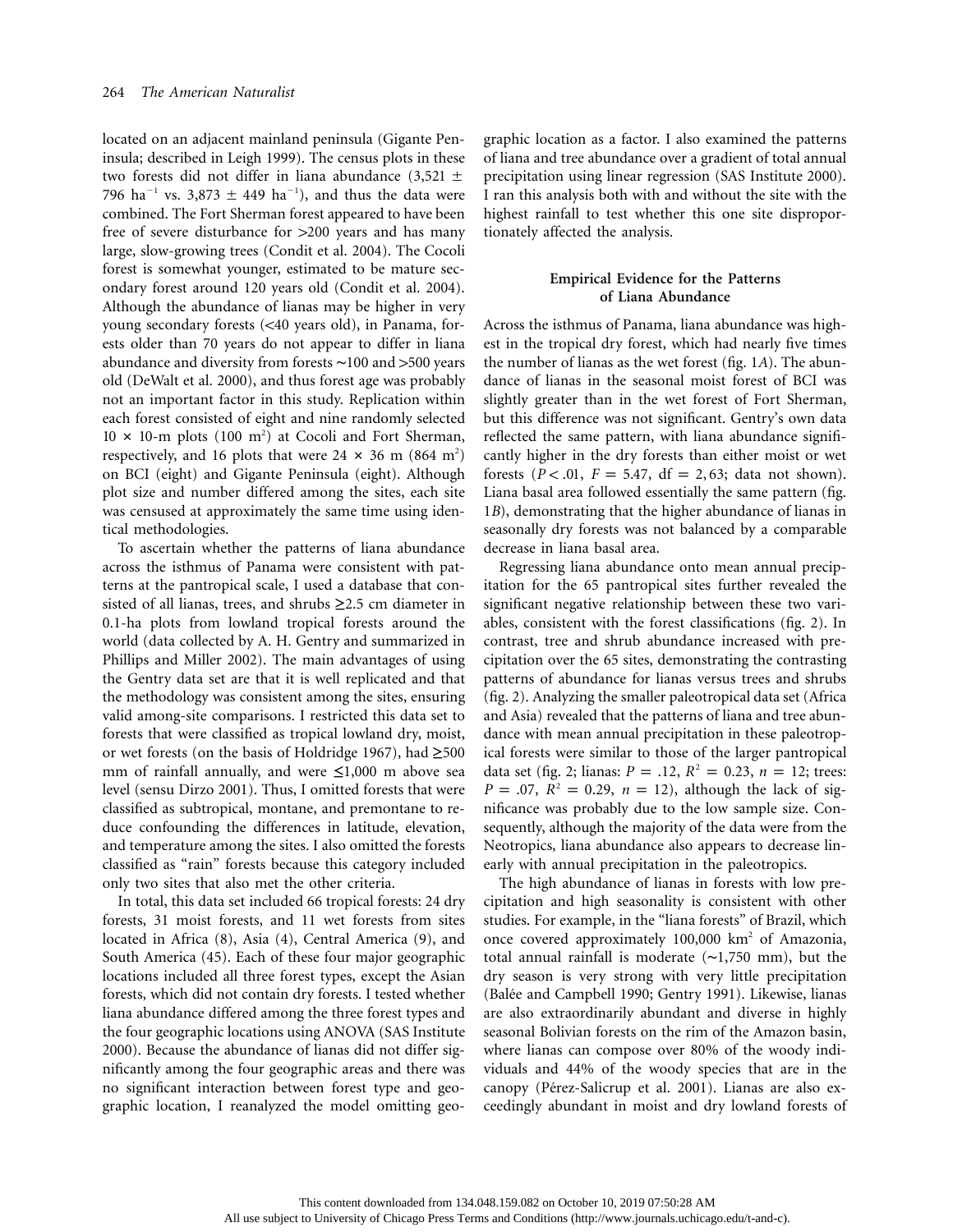

**Figure 1:** Abundance (*A*) and basal area (*B*) of lianas (≥0.5 cm diameter) across the rainfall and seasonality gradient of the isthmus of Panama (means  $\pm$  1 SE). The three sites represent dry (Cocoli), moist (Barro Colorado Island [BCI]), and wet (Fort Sherman [FTS]) forests. Liana abundance and basal area were significantly higher in the dry forest of Cocoli compared with the moist and wet forests of BCI and FTS (liana abundance:  $P$  < .0001,  $F = 21.34$ , df = 2, 30; basal area:  $P = .02$ ,  $F = 4.69$ , df = 2, 30). BCI and FTS were not significantly different from one another in either abundance or basal area (Tukey HSD test). Both liana abundance and basal area were log transformed to normalize the residuals when necessary to meet the assumptions of normality and equal variance. Nontransformed data are presented.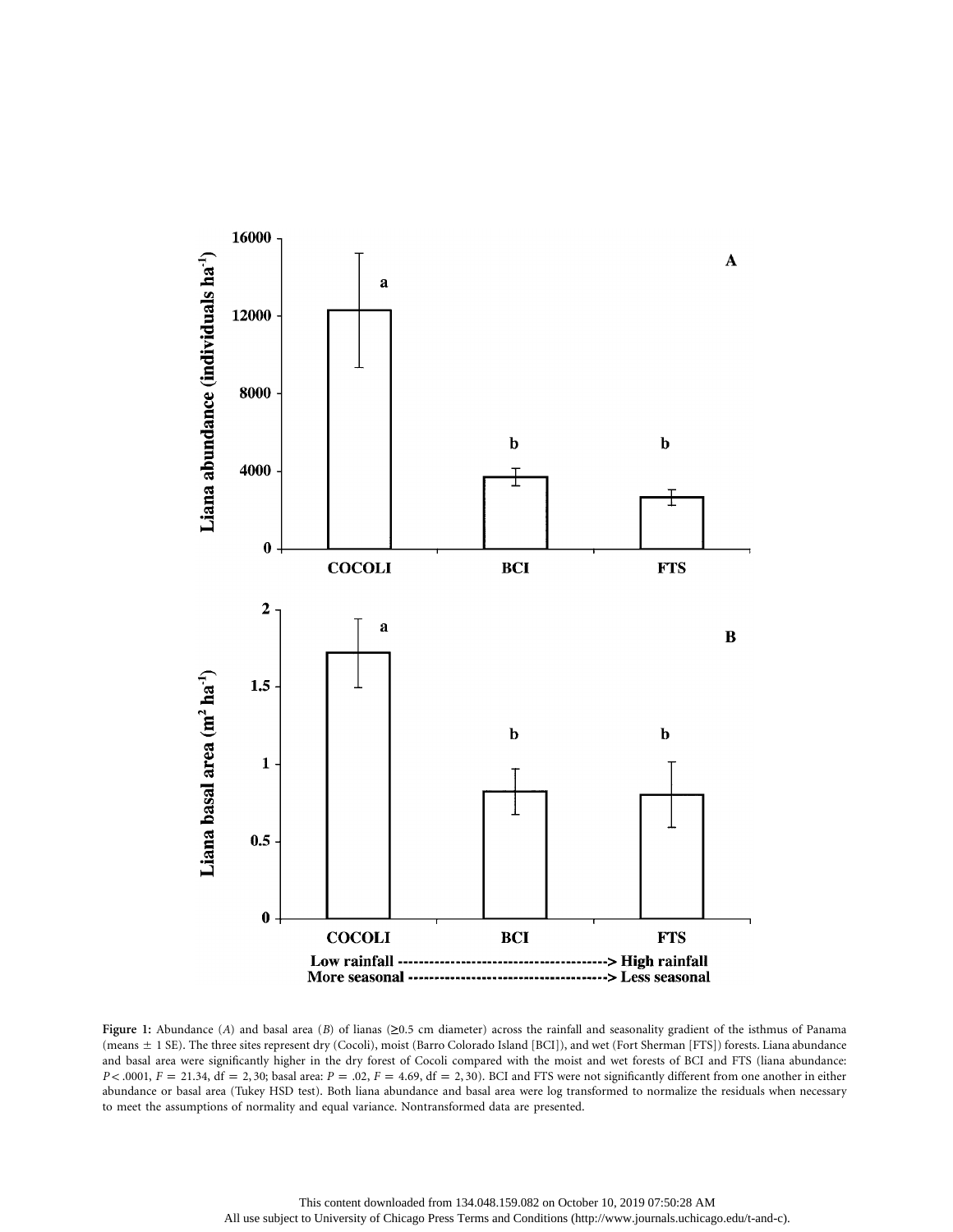

**Figure 2:** Abundance of lianas (*circles*) and trees and shrubs (*triangles*; ≥2.5 cm diameter) in 66 tropical lowland forests elevation (≤1,000) from Africa (8), Asia (4), Central America (9), and South America (45) regressed over mean annual precipitation (data from Phillips and Miller 2002). Neotropical sites are represented by solid symbols and paleotropical sites by open symbols. Liana abundance decreased significantly with increasing precipitation ( $P = .01$ ,  $R^2 = 0.10$ ,  $n = 65$ ), while the increase in tree abundance was marginally significant ( $P = .097$ ,  $R^2 = 0.10$ ,  $n = 65$ ). The wettest site (∼7,500 mm precipitation), while shown, was excluded for curve fitting to provide a more conservative test. Inclusion of this site did not alter the results for lianas ( $P = 0.06$ ,  $R^2 = 0.11$ ,  $n = 66$ ); however, the increase in tree abundance was highly significant with this point  $(P = .008, R^2 = 0.16, n = 66).$ 

India, increasing considerably in abundance with increasing seasonality (Parthasarathy et al. 2004).

In contrast, lianas are relatively sparse in aseasonal wet tropical forests. For example, Gentry's own data demonstrate that lianas  $(\geq 2.5 \text{ cm diameter})$  are significantly less abundant in wet forests (533  $\pm$  72 ha<sup>-1</sup>) than in dry forests  $(779 \pm 50 \text{ ha}^{-1})$ . Liana abundance and estimated biomass were more than 50% lower in the aseasonally wet forest of La Selva Biological Station in Costa Rica than in the seasonal moist forest of BCI (DeWalt and Chave 2004; Mascaro et al. 2004). DeWalt and Chave (2004) censused the lianas in four Neotropical forests and found that, although the differences were not significant, the three seasonal forests had, on average, more than twice the number of lianas as the one aseasonal forest. Even in relatively liana-dense wet forests, such as Yasuní in Ecuador, liana abundance was considerably lower than in liana-dense seasonally dry forests (see Pérez-Salicrup et al. 2001; Burnham 2002). Consequently, both new and previously published data support the hypothesis that, as a general trend, liana abundance and basal area decrease with increasing rainfall, peaking in dry forests with relatively severe seasonal

droughts while remaining in low abundance in wet, less seasonal forests.

#### **A Mechanistic Explanation for the Pantropical Distribution of Liana Abundance**

The unique ecological, anatomical, and physiological adaptations of lianas may explain why they are found in the greatest abundance in tropical forests that regularly experience seasonal droughts. Lianas have extremely deep and efficient root and vascular systems and thus may be able to tap water and nutrients that many trees and shrubs are unable to access during drought conditions. In addition, light, which is typically limiting in tropical forests, is more abundant during the dry season (Wright 1996; Graham et al. 2003). Because lianas can access water, they can capitalize on increased dry season solar radiation with relatively high growth, whereas many competing trees and shrubs cannot. High dry season growth rates would confer a competitive advantage on lianas, which over decades to centuries may result in their high abundance in seasonal forests. In contrast, in aseasonal forests, where water is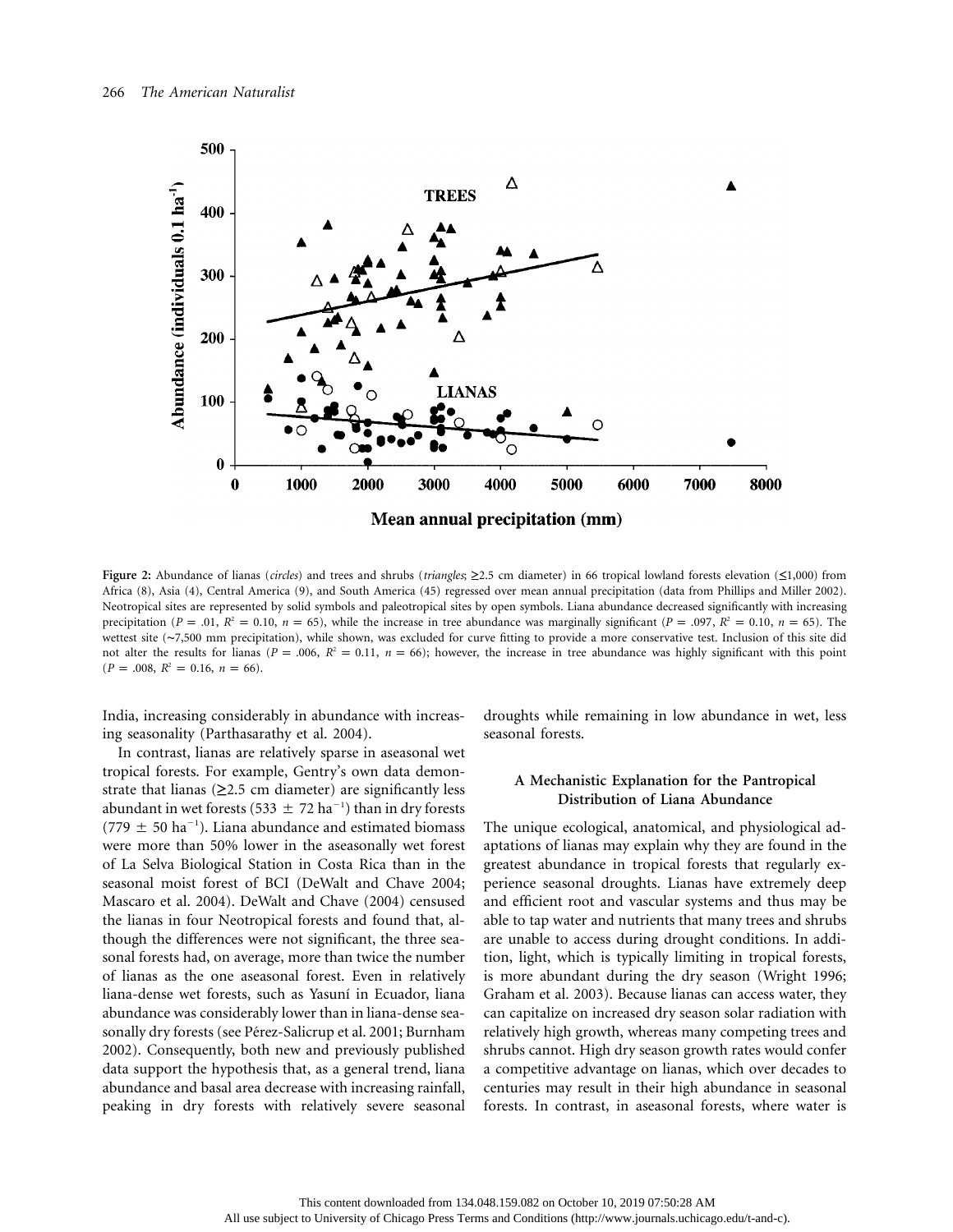growth advantage, thus explaining their relative paucity. I further develop this theory and present several independent lines of empirical evidence to support it.

#### *The Unique Anatomy and Physiology of Lianas and the Paradox of Liana Distributions*

One of the primary ways in which lianas differ from trees is that lianas have an extremely high canopy to stem ratio, with long and narrow stems and a proportionally large canopy that can completely cover that of its host tree (Putz 1983; Schnitzer and Bongers 2002). The length of a large liana can far exceed that of even the tallest tree, and a large liana can course through dozens of tree canopies over distances of hundreds of meters (e.g., Putz 1984). The relatively long and narrow stem of lianas, however, also poses a considerable challenge for the transport of sufficient amounts of water and nutrients necessary to support the large canopy. To overcome this challenge, lianas have evolved extremely efficient vascular systems. Lianas have the widest and longest xylem vessel elements of any plant growth form and a high sapwood to heartwood ratio, both of which facilitate the efficient water transport (Ewers and Fisher 1989; Gartner et al. 1990; Ewers et al. 1991; Holbrook and Putz 1996; Tyree and Ewers 1996). Because water flow increases to the fourth power with the radius of cylindrical vessel elements, the wide vessels of lianas can transport water more efficiently than other vascular plants (Holbrook et al. 1995). The vascular systems of lianas are further modified with such adaptations as reduced perforation plates, which decrease resistance to water flow and enhance vascular transport efficiency (Carlquist 1991).

These adaptations for efficient vascular transport, however, come at an ecological cost: specifically, a higher risk of embolism, which could force plants to become dormant during seasonal droughts or else render vessels permanently nonconductive (Ewers et al. 1990; Gartner et al. 1990). Additionally, the extremely wide vessel elements housed in a slender stem result in each wide vessel contributing a relatively high proportion to the total conductive vascular area, and thus an embolized vessel may be especially devastating to the functioning of the entire plant. In contrast, shorter and narrower vessel elements are less likely to become embolized, and a single, small embolized vessel has a lower systemic impact (Sperry et al. 1987). For example, lianas and trees growing in extremely dry forests appear to have slightly narrower vessels than those of the same species in more mesic forests, reducing the possibility of embolism (Gartner et al. 1990; Sobrado 1993). Even within a dry forest, plants that retain

their leaves throughout the dry season appear to have narrower vessels compared with plants that are drought deciduous (Sobrado 1993; Holbrook et al. 1995). Lianas, however, may be restricted to maintaining some relatively large vessels because of their narrow stems and the necessity to transport water to a large canopy. Paradoxically, lianas peak in abundance in strongly seasonal dry tropical forests, where they are most vulnerable to embolism.

#### *Resolving the Paradox: Lianas Avoid Embolism via Tapping Deep Sources of Soil Moisture*

This apparent paradox may be explained by the ability of lianas to access deep sources of water, even in forests with strong seasonal droughts. By developing exceptionally deep and wide root systems, lianas may ensure a relatively constant supply of water and thus reduce the risk of embolism (Tyree and Ewers 1996; Wright 1996; Andrade et al., forthcoming). For example, Restom and Nepstad (2004) excavated liana seedlings of the species *Davilla kunthii* (Dilleniaceae) in a secondary forest in eastern Amazonia and found that their root systems were often more than eight times longer than the aboveground stem, with the roots of very small individuals exceeding 10 m in depth. In addition, liana root systems may be wider in diameter than the stems that they supply. Tyree and Ewers (1996) reported that the diameter of the root system of the liana species *Machaerium milleflorum* (Fabaceae) was nearly eight times wider than the diameter of its stem. Lianas may be able to develop particularly deep and wide root systems because they invest relatively little energy into structural support compared with trees, and thus lianas can grow to great lengths both aboveground and belowground (Holbrook and Putz 1996).

Having deep root systems may prevent lianas from suffering as much water stress during the dry season as trees. Using deuterium isotopes to determine the depth in the soil at which woody plants accessed water throughout the dry season on BCI in Panama, Andrade et al. (forthcoming) found that lianas consistently tapped water from deeper sources as the dry season progressed, whereas many tree species in this forest did not (Meinzer et al. 1999). Further evidence that lianas have access to sources of water during the dry season is their ability to produce and expand stems, leaves, and flowers during this period (Longino 1986; Putz and Windsor 1987), processes requiring a substantial supply of water. This production and expansion during the dry season may be aided by the ability of lianas to store small amounts of water in unlignified parenchymatous cells in their stems, which become depleted during the day and recharged at night (Ewers et al. 1991; Fisher and Ewers 1991).

Embolism repair via positive root pressure has been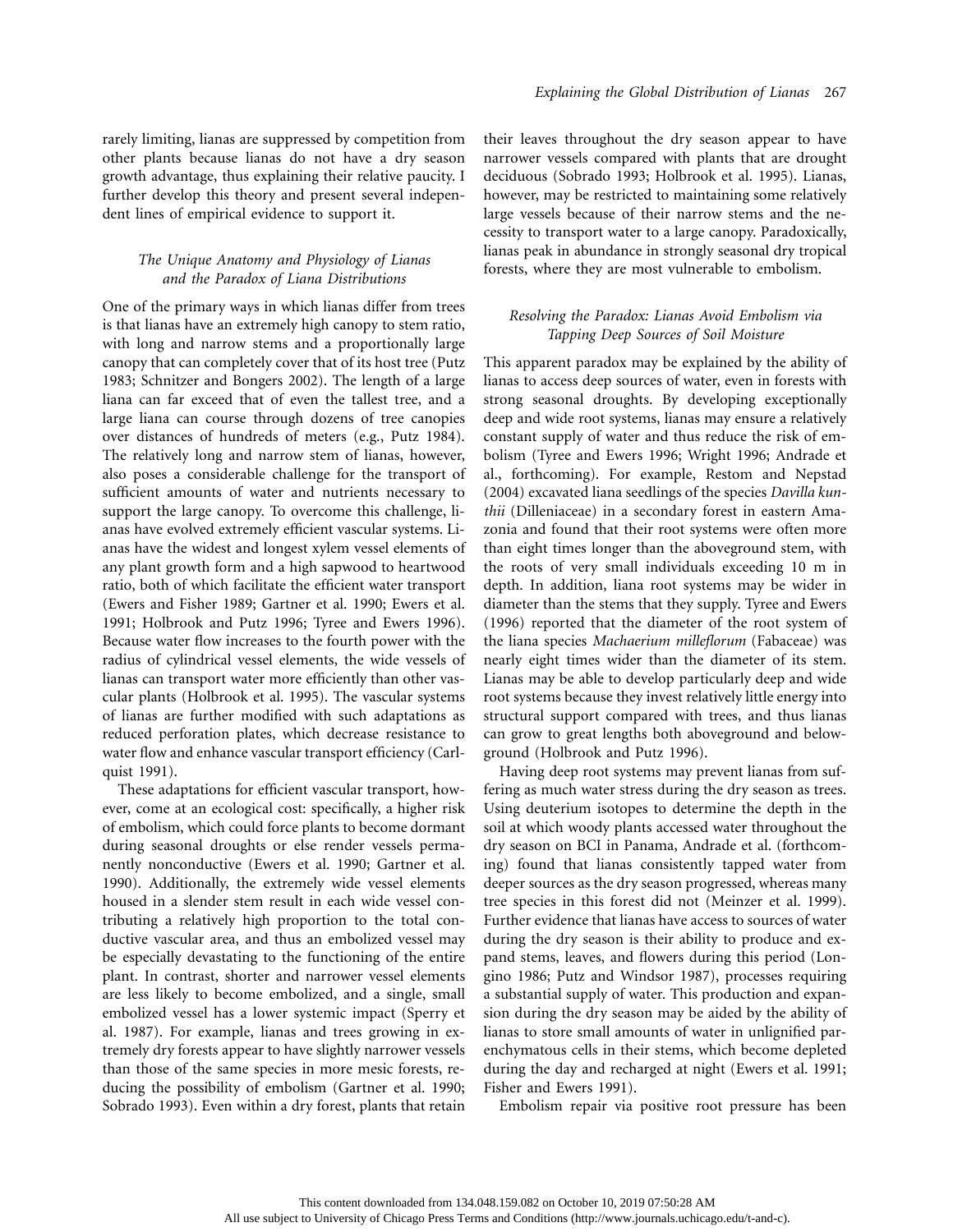proposed as an alternative strategy for lianas to remain active during seasonal droughts (e.g., Holbrook and Putz 1996). This strategy, however, does not appear to be used by many tropical lianas. In a study of predawn root pressures of 32 liana species from 13 families on BCI ( $n =$ 65), Ewers et al. (1997) reported that none of the 29 dicotyledonous lianas generated root pressures that were sufficient to repair embolized vessels in the canopy of the plants. Twenty-six of these species did not generate positive root pressures at all, and the three species that did, all members of the family Dilleniaceae, generated pressures that were too weak to refill vessels higher than 6.4 m on their 18--m-tall stems. Two other liana species, a climbing fern (*Lygodium venustrum*) and a climbing bamboo (*Rhipidocladum facemiflorum*), generated root pressures sufficient to refill embolized vessels in the canopy of the plant. Both of these species, however, are relatively small in stature, and thus only modest positive root pressures were necessary to push water up to their canopies (Tyree and Ewers 1996).

#### *Lianas Remain Photosynthetically Active during Seasonal Droughts*

Another strategy of plants to avoid embolism and water stress during seasonal droughts is to become deciduous or physiologically dormant. Although many broad-leaved plants employ this strategy, most lianas appear to retain leaves and remain active throughout the dry season in many forests. For example, in the seasonal moist forest on BCI, nearly all of the 175 species of liana remain evergreen throughout the year, whereas nearly 30% of the trees lose their leaves at some point during the dry season (Croat 1978; Putz and Windsor 1987; Condit et al. 2000). Likewise, in a dry forest in the Guanacaste Province in northwest Costa Rica, which has severe and extended seasonal droughts, Opler et al. (1991) reported that many liana species were evergreen throughout the dry season and that production of new leaves began late in the dry season, presumably when water was the most scarce. Kalácska et al. (2005) also found that lianas retained their leaves throughout most of the dry season in a dry forest in the Guanacaste Province, with liana species becoming deciduous only at the very end of the season, far later than most of the trees.

Lianas appear to remain photosynthetically active during seasonal droughts. In the seasonal moist forest of BCI, Zotz and Winter (1996) reported that the tropical liana *Uncaria tomentosa* maintained the same rate of photosynthesis during the dry and wet seasons. Additional support comes from Castellanos (1991), who found that the stomatal conductance of the only liana measured during the dry season in a Mexican tropical dry forest (*Aristolochia*

sp.) was similar to the wet season stomatal conductance of other liana species, suggesting that liana stomatal conductance remains high throughout the year. During the particularly severe El Niño drought in 1997–1998, Andrade et al. (forthcoming) found that sap flow in six liana species on BCI continued throughout the dry season, indicating that lianas remained active even during severe seasonal droughts despite increasing air saturation deficit. Similar sap flow patterns were also observed in two liana species in a very dry tropical forest in Mexico (Fichtner and Schulze 1990).

#### *Does Effective Water Foraging Translate into Increased Liana Growth Rates during the Dry Season?*

Reduced cloud cover during the dry season increases solar radiation, which can increase leaf production, carbon fixation, and reproduction in those plants that are not water stressed (Wright and van Schaik 1994; Wright 1996; Zotz and Winter 1996; Graham et al. 2003). On BCI, daily photosynthetically active radiation recorded above the canopy increased by nearly 50% during the dry season compared with the wet season (Wright and van Schaik 1994). In addition, canopy leaf cover declined by 10% from the wet to dry seasons on BCI and by nearly 20% in the dry forest of Cocoli (Condit et al. 2000). More light reaching the canopy and fewer canopy leaves to intercept that light will allow more light to reach the forest floor during the dry season. By experiencing less water stress during the dry season and being able to rapidly respond to increases in light (Avalos and Mulkey 1999), lianas should be able to capitalize on the increase in light with superior growth rates compared with trees. Over decades, the advantage of relatively high dry season growth rates may allow lianas to increase in abundance in seasonal forests.

I tested the hypothesis that lianas grow proportionally more rapidly than trees during the dry season compared with the wet season in the shaded understory of an oldgrowth seasonal moist forest on BCI. During a 12-month period in 1998 and 1999, I measured the height growth of 10 liana and 12 tree species (384 individuals total) from 19 genera and 17 families (table 1). All individuals were between 1 and 2.5 m tall. In April 1998, at the beginning of the wet season, I marked individuals precisely 5 cm below the tip of the apical meristem with a black permanent marker. I measured the height of all individuals 8 months later at the end of the wet season, in December 1998, and again 4 months after that at the end of the dry season, in April 1999. For all lianas and trees, I converted mean seasonal height growth per species to an annual rate and compared these growth rates using an ANOVA, with the mean height growth rate per species as the unit of replication and growth form, season, and the interaction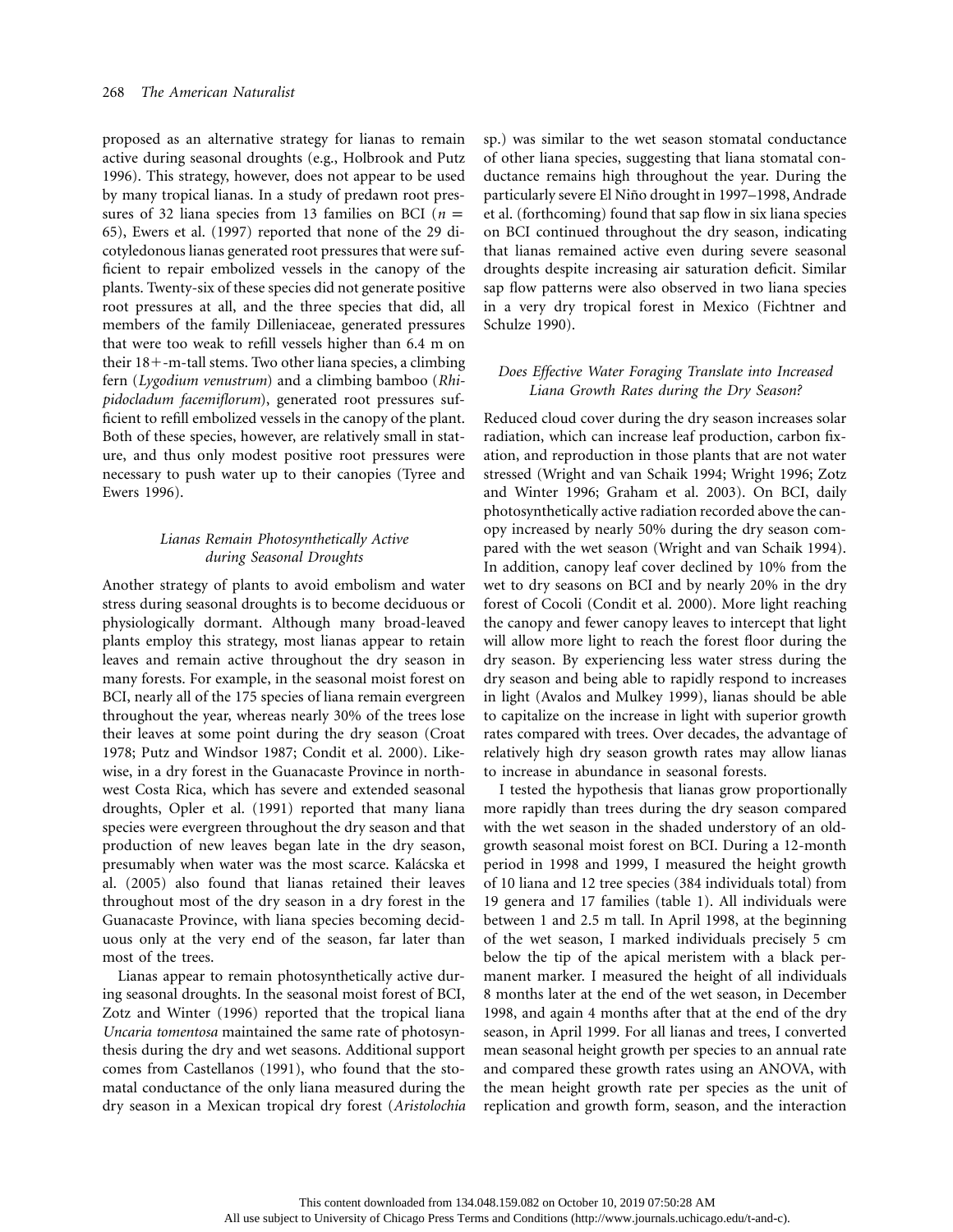| <b>Trees</b>                           | Lianas                                |
|----------------------------------------|---------------------------------------|
| Alseis blackiana (Rubiaceae)           | Callichlamys latifolia (Bignoniaceae) |
| Capparis frondosa (Capparidaceae)      | Coccoloba parimensis (Polygonaceae)   |
| Desmopsis panamensis (Annonaceae)      | Connarus turczaninowii (Connaraceae)  |
| Faramea occidentalis (Rubiaceae)       | Doliocarpus olivaceus (Dilleniaceae)  |
| Garcinia intermedia (Clusiaceae)       | Hiraea reclinata (Malpighiaceae)      |
| Hirtella triandra (Chrysobalanaceae)   | Paullinia bracteosa (Sapindaceae)     |
| Hybanthus prunifolius (Violaceae)      | Paullinia fibrigera (Sapindaceae)     |
| Mouriri myrtilloides (Melastomataceae) | Paullinia pterocarpa (Sapindaceae)    |
| Pouteria reticulata (Sapotaceae)       | Paullinia turbacensis (Sapindaceae)   |
| Protium panamense (Burseraceae)        | Petrea aspera (Verbenaceae)           |
| Swartzia simplex (Caesalpinioideae)    |                                       |
| Tetragastris panamensis (Burseraceae)  |                                       |

**Table 1:** Liana and tree species (and family) for which growth rates were measured during the wet and dry seasons on Barro Colorado Island, Panama

term as the independent variables (SAS Institute 2000). To ensure that the mean liana height growth rates were not biased by the four congeneric *Paullinia* species, I also analyzed the data using the mean of all of the four congenerics combined rather than treating them as independent replicates ( $n = 7$ ). The results of these two analyses did not differ, so I present the results from the larger data set  $(n = 10)$ .

Both lianas and trees grew significantly more in height during the wet season than during the dry season ( $P =$ .001,  $F = 12.02$ ,  $df = 1, 42$ ), demonstrating that both growth forms suffered from water stress during the dry season. The annual growth rate of lianas was significantly greater than that of trees ( $P = .009$ ,  $F = 7.59$ , df = 1, 42; fig. 3), and lianas grew nearly two times more than trees during the wet season. In the dry season, however, liana growth rate outpaced that of trees by nearly sevenfold, demonstrating that lianas suffered substantially less water stress than trees. In fact, trees grew very little during the dry season, perhaps because they shut down in order to survive the seasonal drought. These findings support the hypothesis that liana abundance is high in seasonal forests because of their ability to grow more than competing trees during the periods of seasonal drought. In contrast, the decrease in tree abundance and forest productivity with decreasing precipitation may be explained by the inability of trees to grow during the dry season combined with the intense competition with lianas (e.g., Schnitzer and Bongers 2002; Grauel and Putz 2004).

#### *Additional Evidence That Lianas Are Not Water Stressed during the Dry Season*

Wright and van Schaik (1994) suggested that there should be strong selection on plants to produce new leaves during the dry season because new leaves are more photosynthetically efficient than are older leaves, and thus they can

take advantage of the increase in dry season radiation. In addition, young leaves, which are attacked preferentially by herbivores, may avoid being eaten during the dry season, when herbivore abundance is low (Coley 1983). However, the ability to expand new leaves, flowers, and stems requires an ample supply of water (Holbrook et al. 1995), and thus selection should favor the production of new leaves during the dry season only for plants that are less susceptible to water stress.

Because lianas can access deep soil moisture, they may provide better support for the model proposed by Wright and van Schaik (1994) than other plant groups. Indeed, Putz and Windsor (1987) examined the phenology of 43 liana species on BCI and reported that nearly all species produced new leaves throughout the dry season. In contrast, less than half of the 26 species of tree they examined produced new leaves during this season (Putz and Windsor 1987). A substantial proportion of liana species also produced flowers during the dry season, whereas very few trees flowered during this period (Putz and Windsor 1987). Longino (1986) reported similar results in a seasonal forest in Costa Rica, where the shoot production of the liana *Passiflora pittieri* was extremely high during the dry season.

Not only are lianas able to access deep sources of water through extensive root systems, but they also appear to be better competitors for shared soil resources than are trees. For example, in an experimental study disentangling aboveground versus belowground competition of lianas on trees in a disturbed forest, S. A. Schnitzer, M. Kuzee, and F. Bongers (unpublished manuscript) demonstrated that belowground competition, rather than aboveground interaction, was the mechanism by which lianas significantly reduced the aboveground growth of tree saplings. In a seasonal tropical forest in Bolivia, Pérez-Salicrup and Barker (2000) experimentally cut lianas from *Senna multijuga* trees and found that, although soil moisture did not measurably change, the predawn water potential of these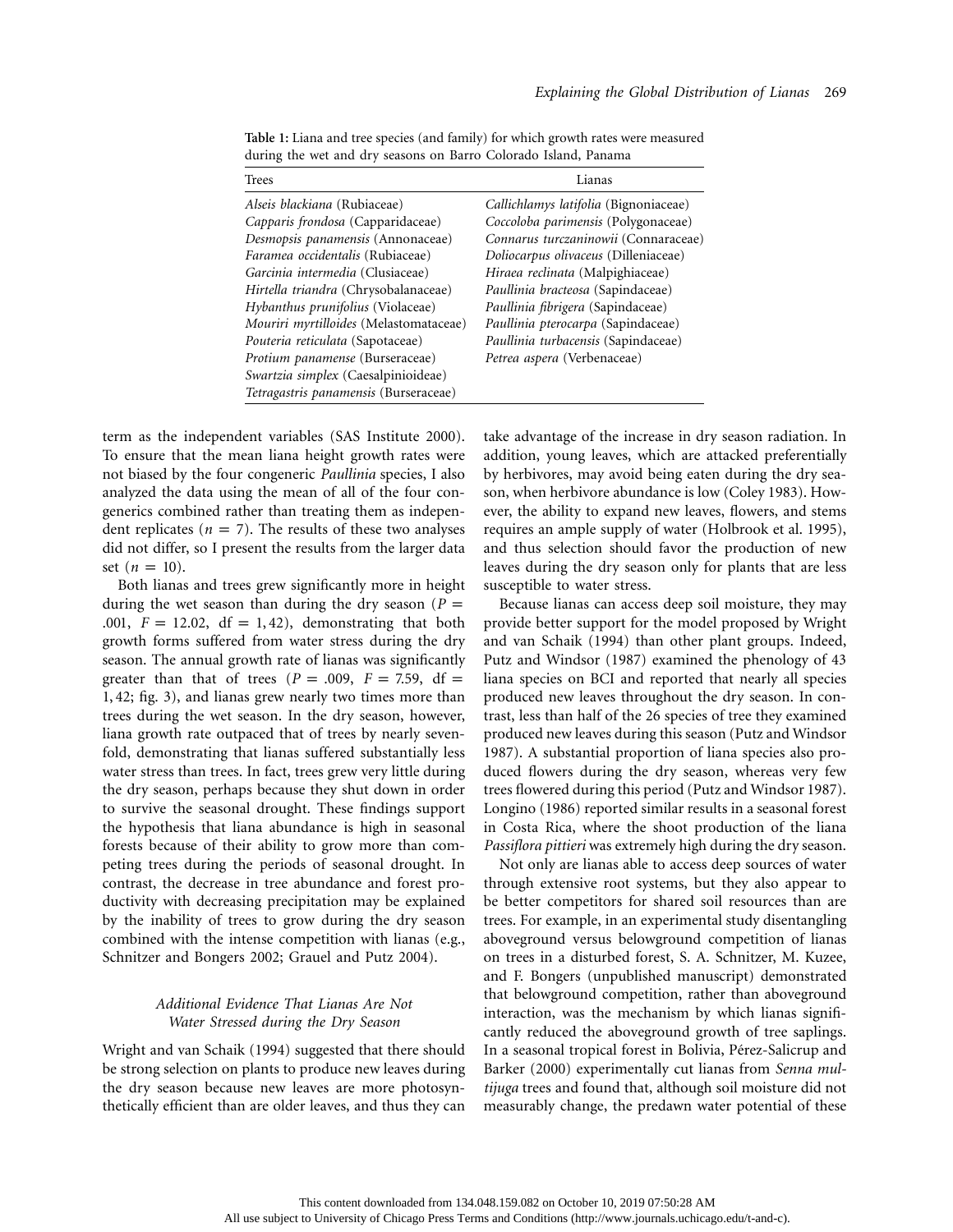

**Figure 3:** Annual height growth rate (scaled to 12 months) of lianas  $(n = 10)$  and trees  $(n = 12)$  during the wet and dry seasons on Barro Colorado Island, Panama. Growth rates for both lianas and trees were significantly higher in the wet season than the dry season ( $P = .001$ ,  $F = 12.02$ ,  $df = 1, 42$ ), and lianas grew significantly more than trees ( $P = .009$ ,  $F = 7.59$ ,  $df = 1, 42$ ). Liana growth rate was nearly twice as much as trees during the wet season but more than seven times that of trees during the dry season. These differences were the same regardless of whether growth was annualized or examined over the 4-month dry season and 8-month wet season.

trees became significantly less negative within 1 day after cutting the lianas, suggesting strong competition for water between lianas and this particular tree species (but see Barker and Pérez-Salicrup 2000). In a series of controlled competition experiments between sweetgum trees (*Liquidambar styraciflua*) and two species of temperate zone lianas, competition from lianas for nitrogen drastically reduced tree growth (Dillenburg et al. 1993*a*, 1993*b*, 1995). Indirect evidence also suggests that belowground competition plays a potentially large role in liana-tree competition. In a study in the Darien region of Panama, Grauel and Putz (2004) compared the growth of trees in plots in which all of the lianas were removed and plots in which lianas were left uncut, and they found that trees grew significantly more in the absence of lianas. On a per tree basis, however, this relationship was largely independent of the number of lianas in the canopy of a given tree, suggesting that lianas were competing more for a shared soil resource than for light. Collectively, these studies support the hypothesis that lianas are adept at acquiring belowground resources and efficiently transporting them to their canopy.

#### *Does Liana Abundance Decrease in Extremely Dry Tropical Forests?*

In theory, liana abundance should begin to decrease in exceedingly dry forests, where even lianas themselves cannot tolerate the high water stress, air saturation deficit, and threat of drought-induced embolism. The point along the rainfall and seasonality gradient where lianas begin to decrease in abundance, however, has not yet been determined. The mean abundance of lianas of the two driest lowland forests from the Gentry data set (mean annual rainfall: 500 and 800 mm) was essentially the same as in the mean of the rest of the dry forests, which ranged in mean annual rainfall from 1,000 to 1,920 mm (81.5  $\pm$ 24.5 vs. 78.2  $\pm$  6.9 lianas 0.1 ha<sup>-1</sup>, respectively; Phillips and Miller 2002). Mean liana abundance was also similar in the extremely dry forest at Chamela Biological Station in Jalisco, Mexico (77.7  $\pm$  31.9 individuals 0.1 ha<sup>-1</sup>; Phillips and Miller 2002), where mean annual rainfall is only 748 mm per year, with merely ∼150 mm of rain falling during the 8-month dry season (Lott et al. 1987). Indeed, even at Chamela, some select lianas remained evergreen during the dry season (Fichtner and Schulze 1990; Gartner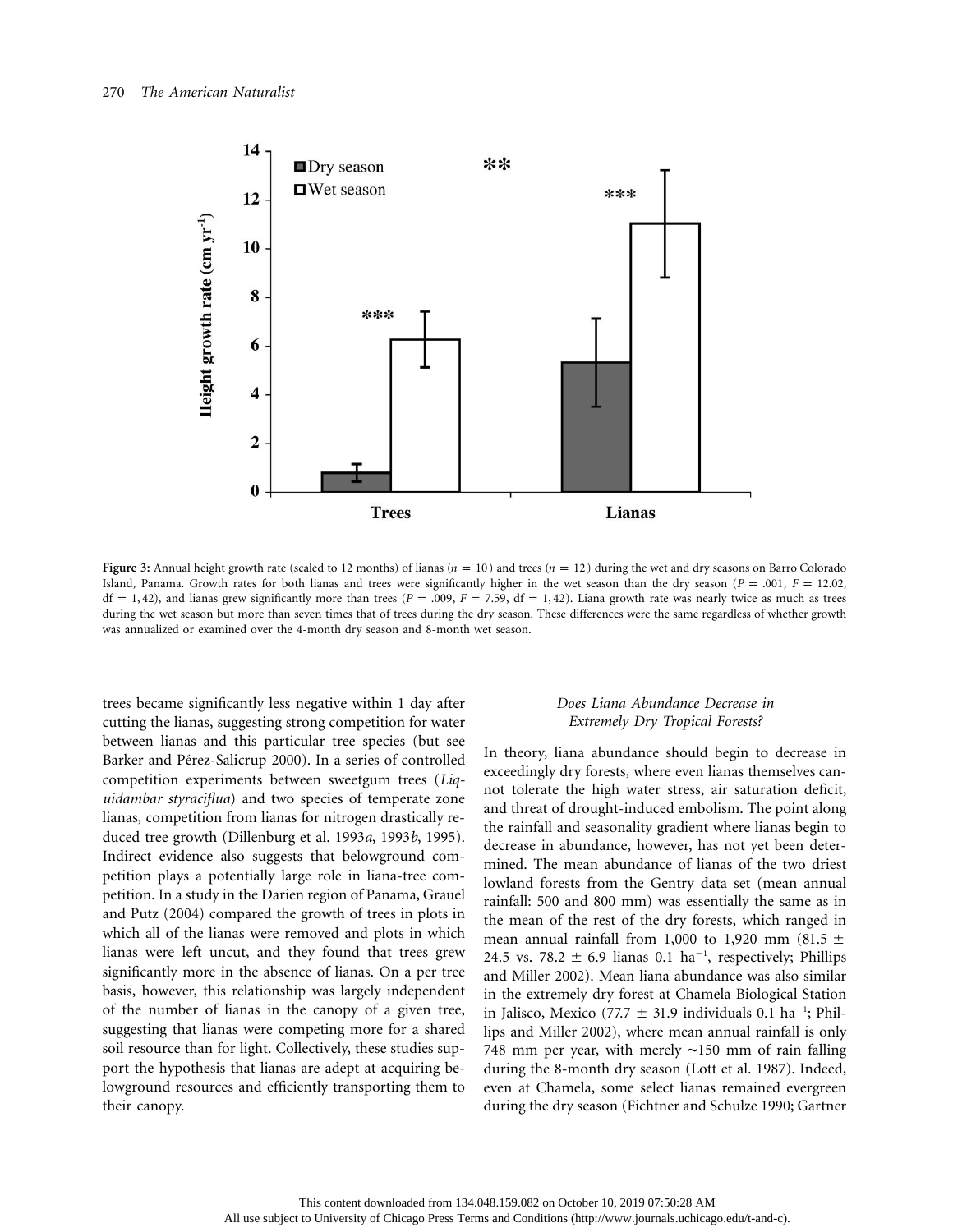et al. 1990). These evergreen species, however, probably resided in the relatively moist arroyos, where vines were three times more abundant than on the dry hillsides (Lott et al. 1987; Phillips and Miller 2002).

#### **Explaining the Local Distribution of Lianas in Tropical Forests**

The same mechanism that enables lianas to proliferate in seasonally dry tropical forests may also explain their abundance at the local scale within forests. Although several hypotheses have been proposed to explain the clumped distribution of lianas within a given forest (reviewed in Schnitzer and Bongers 2002), the hypothesis that disturbance promotes liana proliferation and maintains liana abundance has received the most convincing empirical support (e.g., Putz 1984; Smith 1984; Teramura et al. 1991; Schnitzer and Carson 2000, 2001; Schnitzer et al. 2000, 2004). For example, at the relatively small spatial scale of a treefall gap, Schnitzer and Carson (2001) demonstrated that lianas in a tropical forest in Panama were more than twice as abundant in 5- and 10-year-old naturally occurring treefall gaps when compared with the same-sized nongap sites, whereas tree abundance did not differ between the gap and nongap sites. Large-scale forest disturbances from both natural and anthropogenic forces also result in considerable increases in liana abundance. For example, in a chronosequence of tropical forests in central Panama, liana abundance was significantly greater in regenerating young secondary forests (20–40 years old) than in older forests  $(70, 100, \text{ and } >500 \text{ years old};$  DeWalt et al. 2000). Other large-scale disturbances, such as those from hurricanes, can also result in substantial increases in liana abundance (Horvitz et al. 1998; but see Rice et al. 2004). Likewise, forest fragmentation appears to increase liana abundance. In central Amazonia, liana abundance was significantly higher within 100 m of forest edges than in forest interiors (Laurance et al. 2001).

The attributes that enable lianas to compete well in seasonally dry tropical forests may also allow them to proliferate following disturbance. The relatively high temperatures and evaporative gradients as well as the low humidity in treefall gaps, young secondary forests, and forest edges are often too severe for the survival of many plants, especially those adapted to the conditions of the shaded understory (Mulkey and Wright 1996). These relatively harsh conditions, however, may be similar to those found in tropical dry forests, and the ability of lianas to tolerate dry conditions may allow them to capitalize on the high light availability following disturbance. Furthermore, when light is no longer the most limiting factor, as is commonly the case following disturbance, belowground competition may become more intense (e.g., Putz and Canham 1992),

which would favor the deep and efficient root systems of lianas over more shallow-rooted plants, such as many tree species (Dillenburg et al. 1993*a*, 1995; Pérez-Salicrup and Barker 2000). Consequently, lianas may be particularly abundant in disturbed forests and in disturbed areas within forests, because they are able to capitalize on the high light availability while suffering relatively low water stress.

Although disturbance may explain the local distribution of lianas within a given forest, disturbance rate as a predictor of liana abundance among forests may be relatively weak compared with annual precipitation and seasonality. Tropical wet forests, where liana abundance is more consistently low (fig. 2), have the highest frequency of treefall gaps, presumably because of the combination of high winds and waterlogged soils (reviewed by Denslow and Hartshorn 1994). Liana abundance is also low in the evergreen forests in Puerto Rico, which experience high disturbance from hurricanes (Rice et al. 2004). The loss of a dry season advantage (because soil moisture availability may always remain fairly high), combined with the relatively low light conditions in the understory and the burden of year-round competition from other plants, may suppress liana abundance, regardless of the relatively high rates of disturbance. In contrast, only in seasonal forests, where lianas have the potential to reach relatively high abundance because of their ability to capitalize on light during the dry season, will local factors, such as disturbance, contribute to local liana abundance. The contribution of local factors may be indicated by the relatively high variability in liana abundance among seasonally dry forests (figs. 1, 2).

Edaphic factors, such as soil nutrient and moisture availability, may, to some extent, also explain local and pantropical liana distribution, particularly in seasonally dry forests. Soil nutrient availability tends to vary negatively with mean annual precipitation in tropical forests (Clinebell et al. 1995), and thus low liana abundance in wet forests could be attributed, in part, to low levels of soil nutrients (Putz and Chai 1987; Laurance et al. 2001; DeWalt and Chave 2004). Empirical support for the hypothesis that nutrient levels control liana abundance and distribution within and among forests, however, is limited (reviewed by Schnitzer and Bongers 2002). Although lianas tend to increase in abundance slightly with increasing nutrient levels, this relationship is highly variable and relatively unpredictable (Gentry 1991; Schnitzer and Bongers 2002; DeWalt and Chave 2004). The variance in soil moisture availability with different soil types may provide a better explanation for local liana abundance, with lianas competing best in soils that contain just enough moisture to enable them to grow but cause substantial water stress in other growth forms.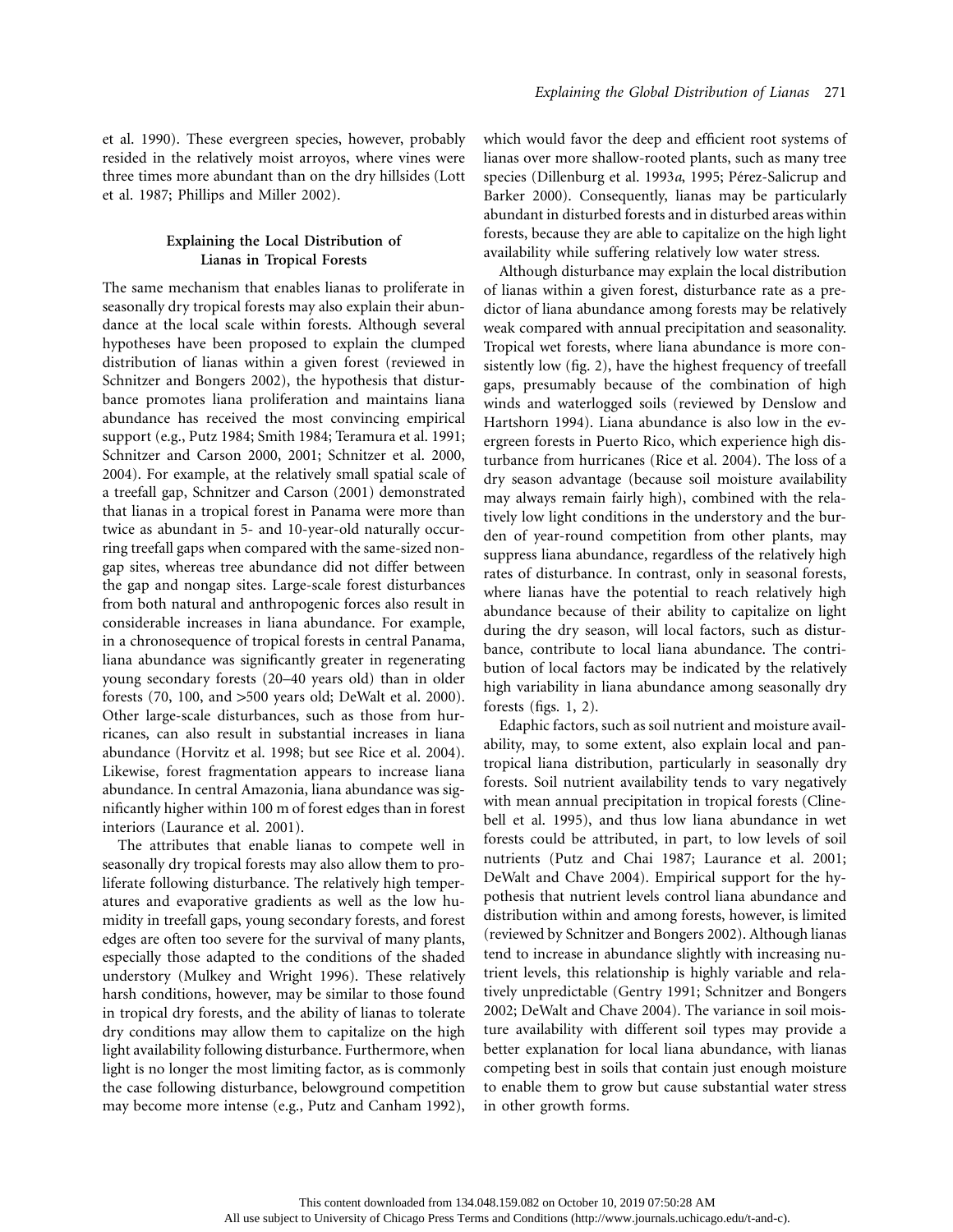#### **Explaining the Latitudinal Distribution of Lianas**

The mechanism to explain pantropical patterns of liana abundance presented here also provides a framework with which to explain the distribution of lianas over a latitudinal gradient. Liana abundance is highly variable within the tropics but decreases sharply north of the Tropic of Cancer (fig. 4). The explanation for this precipitous decrease in liana abundance at the boundary of the tropical and temperate zones is that the same general adaptations that allow lianas to efficiently transport water to support a large canopy and thus thrive in tropical forests become maladaptive to their survival in temperate climates (Sperry et al. 1987; Ewers et al. 1991). Specifically, the large vessel elements and relatively thin stems that lack insulation make lianas particularly vulnerable to prolonged freezing conditions. Tropical lianas exposed to freezing temperatures could suffer freezing-induced embolism or even the rupturing of vessel elements, which in either case would render the vascular system inoperable and ultimately kill the plant (Sperry et al. 1987; Ewers et al. 1991, 1997). This explanation is consistent with the pattern shown in figure 4, where the threshold at which liana abundance plummets is close to the latitude where freezing temperatures occur.

The ecological and physiological adaptations of the liana species that persist in the temperate zone support the hypothesis that lianas are limited in range by their vulnerability to cold winter temperatures. For example, some members of the mostly temperate liana family Vitaceae (the grape family) have extremely large vessel elements but have adapted to cold winter temperatures by completely draining their vessels prior to the onset of winter, thus protecting them from catastrophic freezing and the destruction of their vessel elements (Sperry et al. 1987). In the spring, these species generate extremely high positive root pressures, allowing them to fill their vessels completely before they produce leaves (Sperry et al. 1987; Ewers et al. 1991). In contrast, Oriental bittersweet (*Celastrus orbiculatus*), which is currently invading forests of North America, exhibits no positive root pressure but instead may survive freezing winters by producing new functional xylem in the spring (Tibbets and Ewers 2000). Other liana species deal with cold winter temperatures by changing their physiognomy. Poison ivy (*Toxicodendron radicans*), which commonly grows as a large climbing liana in much of the eastern and midwestern portions of the United States, is present only as a low-growing, trailing vine in the extremely cold climate of the far northern United States and in Canada (Voss 1985). The low-growing and climbing forms of poison ivy may be different but closely related species (Gillis 1971), and, if so, it is possible that the adaptation to the cold climate was the mechanism for this divergence. Other temperate liana species may have



Figure 4: Latitudinal gradient in liana abundance from tropical lowland forests (23.5°S–23.5°N) to Northern Hemisphere lowland forests. Each forest had a mean annual rainfall ≥500 mm and was ≤1,000 m in elevation (data from Phillips and Miller 2002). The dashed line represents the approximate location of the Tropic of Cancer (23.5°N). There was a significant linear decrease in liana abundance with increasing latitude (*P* < ,0001,  $R^2 = 0.46$ ,  $n = 155$ ), but the decrease in liana abundance with latitude is better represented by a step function, with liana abundance varying considerably in the tropics but suppressed at relatively low levels north of the Tropic of Cancer.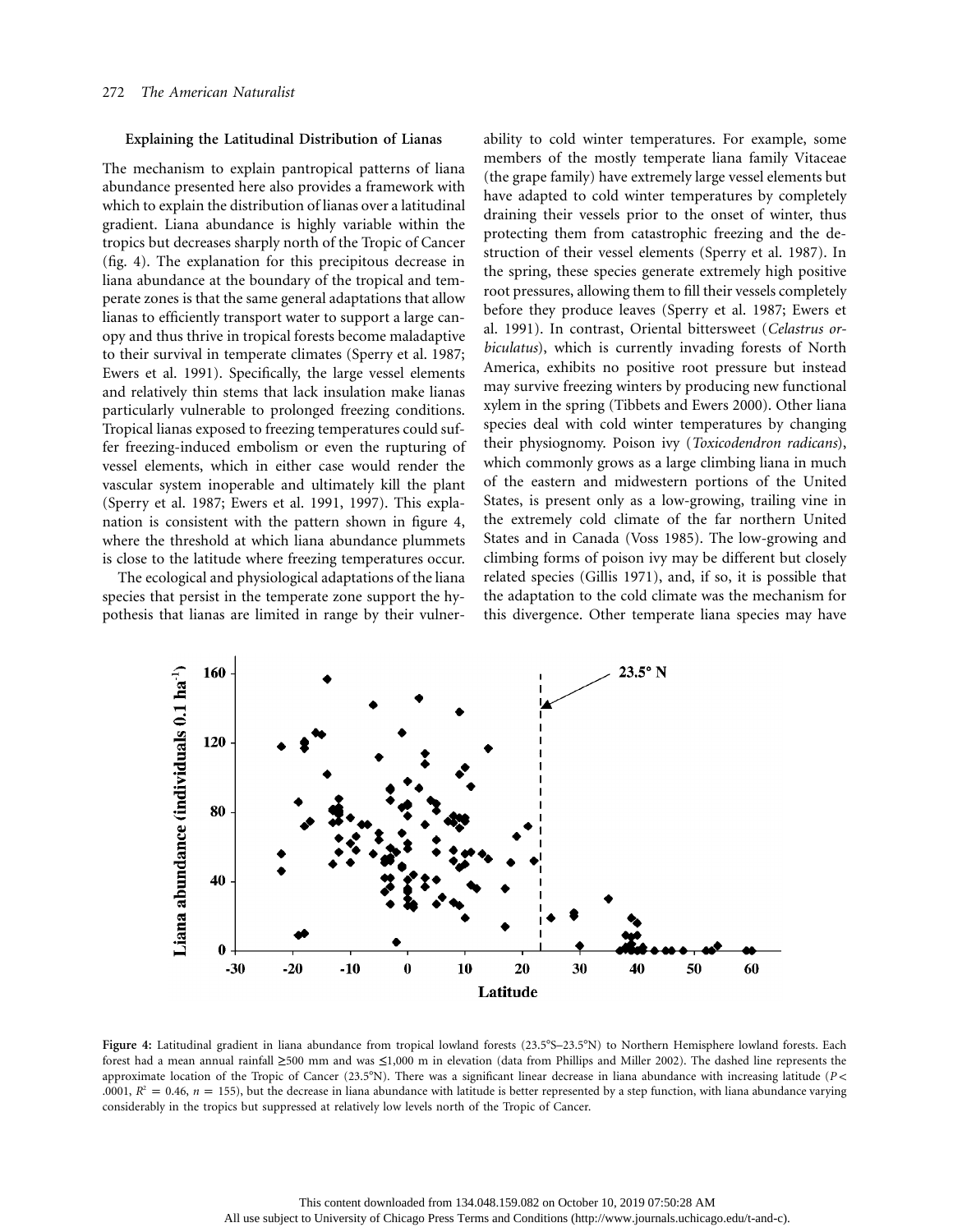smaller than average vessel elements, which in theory could allow them to survive in moderately cold temperatures, such as the conditions found at low temperate latitudes or higher altitudes in the tropics.

Lianas may suffer an additional disadvantage in temperate forests because they may lose their leaves earlier than tree species in order to prevent vessel damage from occasional early frosts. For example, leaves of many liana species, such as *Vitis* spp., *Parthenocissus* spp., and *T. radicans*, begin to senesce and fall much earlier than those of their host trees, resulting in a growing season that is shorter than that for many trees (Stiles 1982). Although Stiles (1982) argued that early senescence by the lianas *Parthenocissus* spp. and *T. radicans* is an adaptation for seed dispersal (foliar fruit flag hypothesis), this early senescence may also be determined by the vulnerability of lianas to early frosts and their need to prepare for winter (e.g., drain their vessel elements in the case of the Vitaceae). Collectively, these examples support the hypothesis that the striking decrease in liana abundance north of the tropics is driven by trade-offs of fast growth, slender stems, and a highly efficient vascular system, all of which are beneficial in warm climates but detrimental in cold ones.

#### **Implications for Forest Dynamics**

Understanding the mechanisms responsible for patterns of plant species abundance and distribution may lead to insights into the regeneration and dynamics of plant communities. For instance, the theory presented here allows for clear and testable predictions of how liana distributions may change with changing climatic conditions. If seasonal droughts in the Neotropics, such as those associated with El Niño or deforestation, are increasing in frequency or duration, as some have argued (Trenberth and Hoar 1997; Timmerman et al. 1999), then the theory presented here would predict that liana abundance and biomass will also increase in this region.

Increases in liana abundance and biomass may already be occurring throughout the Neotropics. Phillips et al.  $(2002)$  reported that the proliferation of large lianas  $(>10)$ cm diameter) throughout nonfragmented Amazonian forests has increased as much as 4.6% per year over the last 2 decades, nearly doubling in abundance over this 20-year period. Wright et al. (2004) supported these findings, reporting that liana leaf litter in the old-growth forest on BCI increased by nearly 40% over the 17-year period from 1986 to 2002.

On the basis of the theory presented here, the increases in liana abundance and biomass could be due to the decrease in precipitation or the increase in the rate of disturbance. The forest on BCI, where Wright et al. (2004) found such profound increases in liana abundance, has experienced a steady decrease in annual precipitation of nearly 20% during the 60-year period from 1930 until 1990 (data averaged over a 10-year period; Meteorology and Hydrology Branch, Panama Canal Authority, Republic of Panama). Even though rainfall has subsequently increased nearly back to 1930 levels during the 1990s, the 60-year decrease may have favored the growth of lianas over that of trees. Likewise, forests throughout the Neotropics may also suffer from increased water stress because of an increase in the frequency of El Niño-related droughts (Dunbar 2000), which can increase the abundance of lianas by extending the duration and severity of the dry season as well as by increasing treefall gap formation in subsequent years (Condit et al. 1995). Forest productivity also appears to be increasing in the Amazon (Phillips and Gentry 1994; Phillips 1998; Laurance et al. 2004), resulting in higher rates of tree mortality and disturbance, which would provide the habitat favorable for liana proliferation. An alternative but not mutually exclusive explanation for the increase in liana abundance is the increase in atmospheric carbon, which may elevate liana growth rates and thus elevate their competitive ability (Granados and Körner 2002; Hättenschwiler and Körner 2003). This latter explanation, however, remains to be tested under natural conditions.

Over the last 45 years, some liana species (e.g., *Parthenocissus* sp.) have increased substantially in abundance in temperate forests (S. A. Schnitzer, unpublished data). One potential explanation for this increase may be attributed to increased forest disturbance and fragmentation in temperate forests in North America over the last half century, mainly because of deforestation and road construction (Ritters and Wickham 2003). The steady increase in minimum winter temperatures over the last several decades (e.g., Walther et al. 2002) may also contribute to the increase in liana abundance as more lianas survive the winter. Warmer winter temperatures may also allow lianas to expand poleward into forests that were previously liana free (sensu Root et al. 2003).

The explanations for the increase in liana abundance in temperate regions may be extended to predict the increase in liana abundance with increasing altitude in the tropics. Currently, lianas are scarce in tropical montane forests (Gentry 1991), possibly because the abundant clouds and year-round precipitation work against the competitive strengths of lianas. The trend of increasing temperature and lower cloud cover and precipitation in high-altitude tropical forests (Still et al. 1999), however, may permit lowland lianas to invade these forests.

#### **Conclusions**

Liana abundance increases with decreasing precipitation and increasing seasonality, peaking in tropical dry forests.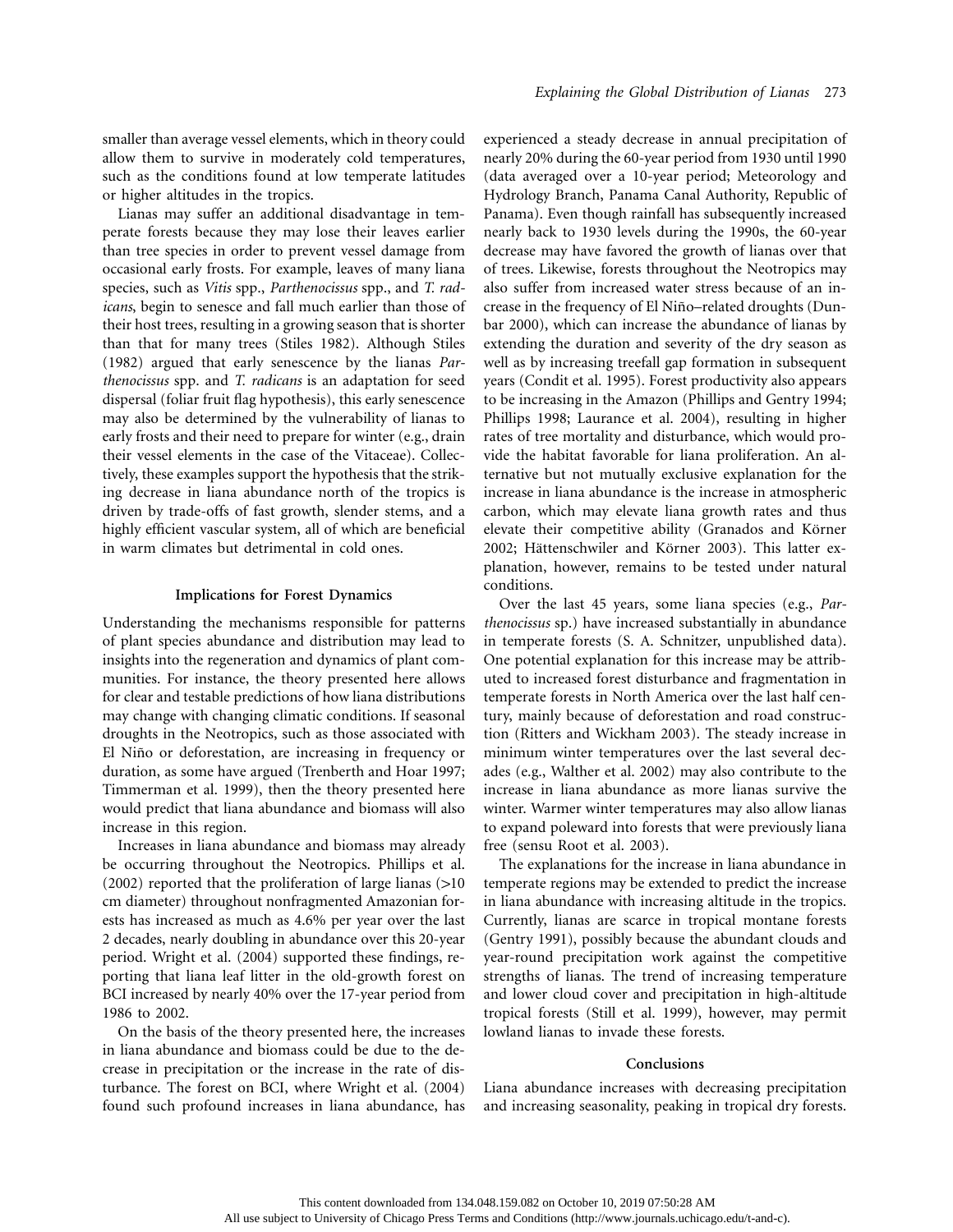I propose that the mechanism responsible for this pattern is the extensive root and efficient vascular systems of lianas, which allow them to suffer less from water stress and thus grow substantially more than trees during the dry season. This capacity of lianas to grow while competing trees are mostly dormant confers a competitive advantage that, over time, may explain the high abundance of lianas in seasonal forests throughout the tropics. In contrast, the consistent paucity of lianas in aseasonal wet forests may be due to the lack of this dry season competitive advantage. The ability of lianas to increase in abundance following disturbance within a given forest may be due to a similar mechanism. Specifically, lianas may suffer less water stress in the relatively harsh conditions following disturbance and thus are better able to capitalize on the abundant light than many other growth forms.

This proposed mechanism may be extended to explain the latitudinal distribution of lianas, where liana abundance decreases dramatically outside of the tropics. The slim stems and efficient vascular systems that confer an advantage to lianas in seasonal tropical forests become an impediment to survival in cold climates, and only a small subset of lianas has the appropriate adaptations that permit survival outside of the tropics. The mechanistic explanation for the global patterns of liana abundance presented here allow for clear and testable hypotheses for the potential change in liana abundance and distribution with increasing global change, including increases in disturbance, temperature, and the severity and duration of seasonal droughts in forests worldwide.

#### **Acknowledgments**

I am grateful to J. L. Andrade, N. Brokaw, S. DeWalt, A. Ercoli, P. Fine, J. Hille Ris Lambers, J. Karron, A. Malizia, S. Paton, F. Putz, L. Santiago, P. Stephens, J. Wright, and an anonymous reviewer for helpful comments and discussions on this manuscript. S. Fernandez and B. Kurzel assisted with data collection in Panama. Rainfall data were generously provided by the Meteorology and Hydrology Branch, Panama Canal Authority, Republic of Panama. This work was made possible by support from the following organizations: Andrew Mellon Foundation Research Exploration Award in Tropical Biology, Garden Club of Allegheny County, Phipps Botanical Garden and Conservancy, Sigma Xi, Smithsonian Tropical Research Institute, and National Science Foundation grants DEB 02-12054 and DEB 96-15184.

#### **Literature Cited**

Andrade, J. L., R. Meinzer, G. Goldstein, and S. A. Schnitzer. Forthcoming. Water uptake and transport in lianas of a seasonally dry tropical forest. Trees: Structure and Function.

- Avalos, G., and S. S. Mulkey. 1999. Photosynthetic acclimation of the liana *Stigmaphyllon lindenianum* to light changes in a tropical dry forest canopy. [Oecologia \(Berlin\)](https://www.journals.uchicago.edu/action/showLinks?doi=10.1086%2F431250&pmid=28308296&crossref=10.1007%2Fs004420050880&citationId=p_2) 120:475–484.
- Balée, W., and D. G. Campbell. 1990. Evidence for the successional status of liana forest (Xingu river basin, Amazonia Brazil). [Bio](https://www.journals.uchicago.edu/action/showLinks?doi=10.1086%2F431250&crossref=10.2307%2F2388717&citationId=p_3)[tropica](https://www.journals.uchicago.edu/action/showLinks?doi=10.1086%2F431250&crossref=10.2307%2F2388717&citationId=p_3) 22:36–47.
- Barker, M. G., and D. R. Pérez-Salicrup. 2000. Comparative water relations of mature mahogany (*Swietenia macrophylla*) trees with and without lianas in a subhumid seasonally dry forest in Bolivia. [Tree Physiology](https://www.journals.uchicago.edu/action/showLinks?doi=10.1086%2F431250&pmid=12651492&crossref=10.1093%2Ftreephys%2F20.17.1167&citationId=p_4) 20:1167–1174.
- Burnham, R. J. 2002. Dominance, diversity and distribution of lianas in Yansuni, Ecuador: who is on top? [Journal of Tropical Ecology](https://www.journals.uchicago.edu/action/showLinks?doi=10.1086%2F431250&crossref=10.1017%2FS0266467402002559&citationId=p_5) 18:845–864.
- Carlquist, S. 1991. Anatomy of vine and liana stems: a review and synthesis. Pages 53–72 *in* F. E. Putz and H. A. Mooney, eds. The biology of vines. Cambridge University Press, Cambridge.
- Castellanos, A. E. 1991. Photosynthesis and gas exchange of vines. Pages 181–204 *in* F. E. Putz and H. A. Mooney, eds. The biology of vines. Cambridge University Press, Cambridge.
- Clinebell, R., O. L. Phillips, A. H. Gentry, N. Stark, and H. Zuuring. 1995. Prediction of Neotropical tree and liana species richness from soil and climatic data. [Biodiversity and Conservation](https://www.journals.uchicago.edu/action/showLinks?doi=10.1086%2F431250&crossref=10.1007%2FBF00115314&citationId=p_9) 4:56–90.
- Coley, P. D. 1983. Intraspecific variation in herbivory on two tropical forest tree species. [Ecology](https://www.journals.uchicago.edu/action/showLinks?doi=10.1086%2F431250&crossref=10.2307%2F1939960&citationId=p_10) 64:426–433.
- Condit, R., S. P. Hubbell, and R. B. Foster. 1995. Mortality rates of 205 Neotropical tree and shrub species and the impact of a severe drought. [Ecological Monographs](https://www.journals.uchicago.edu/action/showLinks?doi=10.1086%2F431250&crossref=10.2307%2F2963497&citationId=p_11) 65:419–439.
- Condit, R., K. Watts, S. A. Bohlman, R. Pérez, R. B. Foster, and S. P. Hubbell. 2000. Quantifying the deciduousness of tropical canopies under varying climates. [Journal of Vegetation Science](https://www.journals.uchicago.edu/action/showLinks?doi=10.1086%2F431250&crossref=10.2307%2F3236572&citationId=p_12) 11: 649–658.
- Condit, R., S. Aguilar, A. Hernández, R. Pérez, S. Lao, G. Angehr, S. P. Hubbell, and R. B. Foster. 2004. Tropical forest dynamics across a rainfall gradient and the impact of an El Niño dry season. [Journal of Tropical Ecology](https://www.journals.uchicago.edu/action/showLinks?doi=10.1086%2F431250&crossref=10.1017%2FS0266467403001081&citationId=p_13) 20:51–72.
- Croat, T. B. 1978. Flora of Barro Colorado Island. Stanford University Press, Stanford, CA.
- Dattaraja, H. S., and R. Sukumar. 2004. Tropical dry forest diversity of Mudumalai, Southern India. Inside CTFS 2004, pp. 8–9.
- Denslow, J. S., and G. S. Hartshorn. 1994. Treefall gap environments and forest dynamic processes. Pages 120–127 *in* L. A. McDade, K. S. Bawa, H. A. Hespenheide, and G. S. Hartshorn, eds. La Selva ecology and natural history of a Neotropical rain forest. University of Chicago Press, Chicago.
- DeWalt, S. J., and J. Chave. 2004. Structure and biomass of four lowland Neotropical forests. Biotropica 36:7–19.
- DeWalt, S. J., S. A. Schnitzer, and J. S. Denslow. 2000. Density and diversity of lianas along a chronosequence in a central Panamanian lowland forest. [Journal of Tropical Ecology](https://www.journals.uchicago.edu/action/showLinks?doi=10.1086%2F431250&crossref=10.1017%2FS0266467400001231&citationId=p_18) 16:1–9.
- Dillenburg, L. R., D. F. Whigham, A. H. Teramura, and I. N. Forseth. 1993*a*. Effects of below- and aboveground competition from the vines *Lonicera japonica* and *Parthenocissus quinquefolia* on the growth of the tree host *Liquidambar styraciflua*. [Oecologia \(Berlin](https://www.journals.uchicago.edu/action/showLinks?doi=10.1086%2F431250&pmid=28313773&crossref=10.1007%2FBF00321190&citationId=p_20)) 93:48–54.
- ———. 1993*b*. Effects of vine competition on availability of light, water, and nitrogen to a tree host (*Liquidambar styraciflua*). [Amer](https://www.journals.uchicago.edu/action/showLinks?doi=10.1086%2F431250&crossref=10.1002%2Fj.1537-2197.1993.tb13797.x&citationId=p_21)[ican Journal of Botany](https://www.journals.uchicago.edu/action/showLinks?doi=10.1086%2F431250&crossref=10.1002%2Fj.1537-2197.1993.tb13797.x&citationId=p_21) 80:244–252.
- Dillenburg, L. R., A. H. Teramura, I. N. Forseth, and D. F. Whigham. 1995. Photosynthetic and biomass allocation responses of *Liquid-*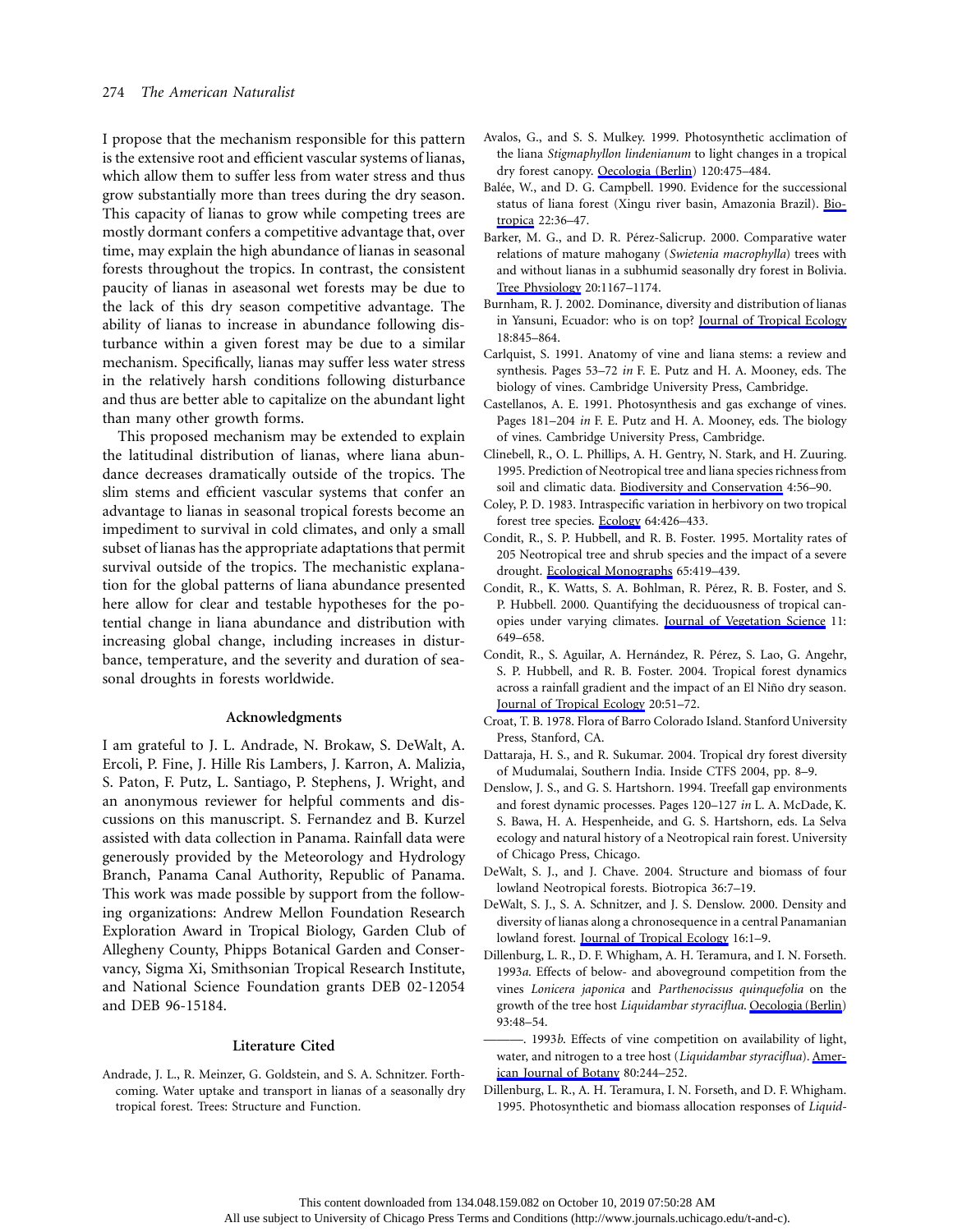*ambar styraciflua* (Hamamelidaceae) to vine competition. [Amer](https://www.journals.uchicago.edu/action/showLinks?doi=10.1086%2F431250&crossref=10.1002%2Fj.1537-2197.1995.tb15664.x&citationId=p_23)[ican Journal of Botany](https://www.journals.uchicago.edu/action/showLinks?doi=10.1086%2F431250&crossref=10.1002%2Fj.1537-2197.1995.tb15664.x&citationId=p_23) 82:454–461.

Dirzo, R. 2001. Tropical forests. Pages 251–276 *in* F. S. Chapin, O. E. Sala, and E. Hubert-Shannwald, eds. Global biodiversity in a changing environment. Springer, New York.

Dunbar, R. B. 2000. El Niño: clues from corals. [Nature](https://www.journals.uchicago.edu/action/showLinks?doi=10.1086%2F431250&pmid=11069165&crossref=10.1038%2F35039661&citationId=p_25) 407:956-959.

- Ewers, F. W., and J. B. Fisher. 1989. Variation in vessel length and diameter in stems of six tropical and subtropical lianas. [American](https://www.journals.uchicago.edu/action/showLinks?doi=10.1086%2F431250&crossref=10.1002%2Fj.1537-2197.1989.tb15126.x&citationId=p_26) [Journal of Botany](https://www.journals.uchicago.edu/action/showLinks?doi=10.1086%2F431250&crossref=10.1002%2Fj.1537-2197.1989.tb15126.x&citationId=p_26) 76:1452–1459.
- Ewers, F. W., J. B. Fisher, and S. T. Chiu. 1990. A survey of vessel dimensions in stems of tropical lianas and other growth forms. [Oecologia \(Berlin\)](https://www.journals.uchicago.edu/action/showLinks?doi=10.1086%2F431250&pmid=28312972&crossref=10.1007%2FBF00328172&citationId=p_27) 84:544–552.
- Ewers, F. W., J. B. Fisher, and K. Fichtner. 1991. Water flux and xylem structure in vines. Pages 127–160 *in* F. E. Putz and H. A. Mooney, eds. The biology of vines. Cambridge University Press, Cambridge.
- Ewers, F. W., H. Cochard, and M. T. Tyree. 1997. A survey of root pressures in vines of a tropical lowland forest. [Oecologia \(Berlin\)](https://www.journals.uchicago.edu/action/showLinks?doi=10.1086%2F431250&pmid=28307424&crossref=10.1007%2Fs004420050149&citationId=p_29) 110:191–196.
- Fichtner, K., and E. D. Schulze. 1990. Xylem water flow in tropical vines as measured by a steady state heating method. [Oecologia](https://www.journals.uchicago.edu/action/showLinks?doi=10.1086%2F431250&crossref=10.1007%2FBF00317483&citationId=p_30) [\(Berlin\)](https://www.journals.uchicago.edu/action/showLinks?doi=10.1086%2F431250&crossref=10.1007%2FBF00317483&citationId=p_30) 82:350–361.
- Fisher, J. B., and F. W. Ewers. 1991. Structural responses to stem injury in vines. Pages 99–124 *in* F. E. Putz and H. A. Mooney, eds. The biology of vines. Cambridge University Press, Cambridge.
- Gartner, B. L., S. H. Bullock, H. A. Mooney, V. B. Brown, and J. L. Whitlock. 1990. Water transport properties of vine and tree stems in a tropical deciduous forest. [American Journal of Botany](https://www.journals.uchicago.edu/action/showLinks?doi=10.1086%2F431250&crossref=10.1002%2Fj.1537-2197.1990.tb14464.x&citationId=p_32) 77: 742–749.
- Gentry, A. H. 1982. Patterns of Neotropical plant species diversity. Pages 1–84 *in* M. K. Hecht, B. Wallace, and G. T. Prance, eds. Evolutionary biology. Vol. 15. Plenum, New York.
- -, 1991. The distribution and evolution of climbing plants. Pages 3–49 *in* F. E. Putz and H. A. Mooney, eds. The biology of vines. Cambridge University Press, Cambridge.
- -. 1995. Diversity and floristic composition of Neotropical dry forests. Pages 146–194 *in* S. H. Bullock, H. A. Mooney, and E. Medina, eds. Seasonally dry tropical forests. Cambridge University Press, Cambridge.
- Gillis, W. T. 1971. The systematics and ecology of poison ivy and the poison oaks (Toxicodendron, Ancardiaceae). Rhodora 73:72– 159.
- Graham, E. A., S. S. Mulkey, K. Kitajima, N. G. Phillips, and S. J. Wright. 2003. Cloud cover limits net  $CO<sub>2</sub>$  uptake and growth of a rainforest tree during tropical rainy seasons. [Proceedings of the](https://www.journals.uchicago.edu/action/showLinks?doi=10.1086%2F431250&pmid=12518044&crossref=10.1073%2Fpnas.0133045100&citationId=p_37) [National Academy of Sciences of the USA](https://www.journals.uchicago.edu/action/showLinks?doi=10.1086%2F431250&pmid=12518044&crossref=10.1073%2Fpnas.0133045100&citationId=p_37) 100:572–576.
- Granados, J., and C. Körner. 2002. In deep shade, elevated  $CO<sub>2</sub>$ increases the vigour of tropical climbing plants. [Global Change](https://www.journals.uchicago.edu/action/showLinks?doi=10.1086%2F431250&crossref=10.1046%2Fj.1365-2486.2002.00533.x&citationId=p_38) [Biology](https://www.journals.uchicago.edu/action/showLinks?doi=10.1086%2F431250&crossref=10.1046%2Fj.1365-2486.2002.00533.x&citationId=p_38) 8:1109–1117.
- Grauel, W. T., and F. E. Putz. 2004. Effects on lianas on growth and regeneration of *Prioria copaifera* in Darién, Panama. [Forest Ecology](https://www.journals.uchicago.edu/action/showLinks?doi=10.1086%2F431250&crossref=10.1016%2Fj.foreco.2003.10.009&citationId=p_39) [and Management](https://www.journals.uchicago.edu/action/showLinks?doi=10.1086%2F431250&crossref=10.1016%2Fj.foreco.2003.10.009&citationId=p_39) 190:99–108.
- Hättenschwiler, S., and C. Körner. 2003. Does elevated CO<sub>2</sub> facilitate naturalization of the non-indigenous *Prunus laurocerasus* in Swiss temperate forests? [Functional Ecology](https://www.journals.uchicago.edu/action/showLinks?doi=10.1086%2F431250&crossref=10.1111%2Fj.1365-2435.2003.00785.x&citationId=p_40) 17:778–785.
- Holbrook, N. M., and F. E. Putz. 1996. Physiology of tropical vines and hemiepiphytes: plants that climb up and plants that climb down. Pages 363–394 *in* S. S. Mulkey, R. L. Chazdon, and A. P. Smith, eds. Tropical forest plant ecophysiology. Chapman & Hall, New York.

Holbrook, N. M., J. L. Whitbeck, and H. A. Mooney. 1995. Drought

responses of Neotropical dry forest trees. Pages 243–276 *in* S. H. Bullock, H. A. Mooney, and E. Medina, eds. Seasonally dry tropical forests. Cambridge University Press, Cambridge.

- Holdridge, L. 1967. Life zone ecology. Tropical Science Center, San José, Costa Rica.
- Horvitz, C., J. B. Pascarella, S. McMann, A. Freedman, and R. H. Hofstetter. 1998. Regeneration guilds of invasive non-indigenous plants in hurricane-affected subtropical hardwood forests. [Eco](https://www.journals.uchicago.edu/action/showLinks?doi=10.1086%2F431250&crossref=10.1890%2F1051-0761%281998%29008%5B0947%3AFROINI%5D2.0.CO%3B2&citationId=p_44)[logical Applications](https://www.journals.uchicago.edu/action/showLinks?doi=10.1086%2F431250&crossref=10.1890%2F1051-0761%281998%29008%5B0947%3AFROINI%5D2.0.CO%3B2&citationId=p_44) 8:947–974.
- Kalácska, M., J. C. Calvo-Alvarado, and G. A. Sánchez-Azofeifa. 2005. Calibration and assessment of seasonal changes in leaf area index of a tropical dry forest in different stages of succession. [Tree Phys](https://www.journals.uchicago.edu/action/showLinks?doi=10.1086%2F431250&pmid=15805093&crossref=10.1093%2Ftreephys%2F25.6.733&citationId=p_45)[iology](https://www.journals.uchicago.edu/action/showLinks?doi=10.1086%2F431250&pmid=15805093&crossref=10.1093%2Ftreephys%2F25.6.733&citationId=p_45) 25:733–744
- Laurance, W. F., D. Pérez-Salicrup, P. Delamonica, P. M. Fearnside, S. Agra, A. Jerozolinski, L. Pohl, and T. E. Lovejoy. 2001. Rain forest fragmentation and the structure of Amazonian liana communities. [Ecology](https://www.journals.uchicago.edu/action/showLinks?doi=10.1086%2F431250&crossref=10.1890%2F0012-9658%282001%29082%5B0105%3ARFFATS%5D2.0.CO%3B2&citationId=p_46) 82:105–116.
- Laurance, W. F., A. A. Oliveira, S. G. Laurance, R. Condit, H. E. M. Nascimento, A. C. Sánchez-Thorin, T. E. Lovejoy, et al. 2004. Pervasive alteration of tree communities in undisturbed Amazonian forests. [Nature](https://www.journals.uchicago.edu/action/showLinks?doi=10.1086%2F431250&pmid=15014498&crossref=10.1038%2Fnature02383&citationId=p_47) 428:171–175.
- Leigh, E. G. 1999. Tropical forest ecology. Oxford University Press, New York.
- Longino, J. T. 1986. A negative correlation between growth and rainfall in a tropical liana. [Biotropica](https://www.journals.uchicago.edu/action/showLinks?doi=10.1086%2F431250&crossref=10.2307%2F2388484&citationId=p_49) 18:195–200.
- Lott, E. J., S. H. Bullock, and J. A. Solis-Magallanes. 1987. Floristic diversity and structure of upland and arroyo forests of coastal Jalisco. [Biotropica](https://www.journals.uchicago.edu/action/showLinks?doi=10.1086%2F431250&crossref=10.2307%2F2388340&citationId=p_50) 19:228–235.
- Mascaro, J., S. A. Schnitzer, and W. P. Carson. 2004. Liana diversity, abundance and mortality in a tropical wet forest in Costa Rica. [Forest Ecology and Management](https://www.journals.uchicago.edu/action/showLinks?doi=10.1086%2F431250&crossref=10.1016%2Fj.foreco.2003.10.002&citationId=p_51) 190:3–14.
- Meinzer, F. C., J. L. Andrade, G. Goldstein, N. M. Holbrook, J. Cavelier, and S. J. Wright. 1999. Partitioning of soil water among canopy trees in a seasonal dry tropical forest. [Oecologia \(Berlin](https://www.journals.uchicago.edu/action/showLinks?doi=10.1086%2F431250&pmid=28308316&crossref=10.1007%2Fs004420050931&citationId=p_52)) 121:293–301.
- Mulkey, S., and S. J. Wright. 1996. Influence of seasonal drought on the carbon balance of tropical forests. Pages 187–216 *in* S. S. Mulkey, R. L. Chazdon, and A. P. Smith, eds. Tropical forest plant ecophysiology. Chapman & Hall, New York.
- Opler, P. A., H. G. Baker, and G. W. Frankie. 1991. Seasonality of climbers: a review and example from Costa Rican dry forest. Pages 377–391 *in* F. E. Putz and H. A. Mooney, eds. The biology of vines. Cambridge University Press, Cambridge.
- Parthasarathy, N., S. Muthuramkumar, and M. Sridhar Reddy. 2004. Patterns of liana diversity in tropical evergreen forests of peninsular India. [Forest Ecology and Management](https://www.journals.uchicago.edu/action/showLinks?doi=10.1086%2F431250&crossref=10.1016%2Fj.foreco.2003.10.003&citationId=p_55) 190:15–31.
- Pérez-Salicrup, D. R. 2001. Effect of liana cutting on tree regeneration in a liana forest in Amazonian Bolivia. [Ecology](https://www.journals.uchicago.edu/action/showLinks?doi=10.1086%2F431250&crossref=10.1890%2F0012-9658%282001%29082%5B0389%3AEOLCOT%5D2.0.CO%3B2&citationId=p_56) 82:389–396.
- Pérez-Salicrup, D. R., and M. G. Barker. 2000. Effect of liana cutting on water potential and growth of *Senna multijuga* (Caesalpiniodae) trees in a Bolivian tropical forest. [Oecologia \(Berlin](https://www.journals.uchicago.edu/action/showLinks?doi=10.1086%2F431250&crossref=10.1007%2FPL00008872&citationId=p_57)) 124:369–475.
- Pérez-Salicrup, D. R., V. L. Sork, and F. E. Putz. 2001. Lianas and trees in a liana forest of Amazonian Bolivia. [Biotropica](https://www.journals.uchicago.edu/action/showLinks?doi=10.1086%2F431250&crossref=10.1111%2Fj.1744-7429.2001.tb00155.x&citationId=p_58) 33:34–47.
- Pérez-Salicrup, D. R., S. A. Schnitzer, and F. E. Putz, eds. 2004. The community ecology and management of lianas. [Forest Ecology](https://www.journals.uchicago.edu/action/showLinks?doi=10.1086%2F431250&crossref=10.1016%2Fj.foreco.2003.10.001&citationId=p_59) [and Management](https://www.journals.uchicago.edu/action/showLinks?doi=10.1086%2F431250&crossref=10.1016%2Fj.foreco.2003.10.001&citationId=p_59) 190:1–118.
- Phillips, O. L. 1998. Increasing tree turnover in tropical forests as measured in permanent plots. Pages 221–246 *in* F. Dallmeier and J. A. Comiskey, eds. Forest biodiversity research, monitoring and